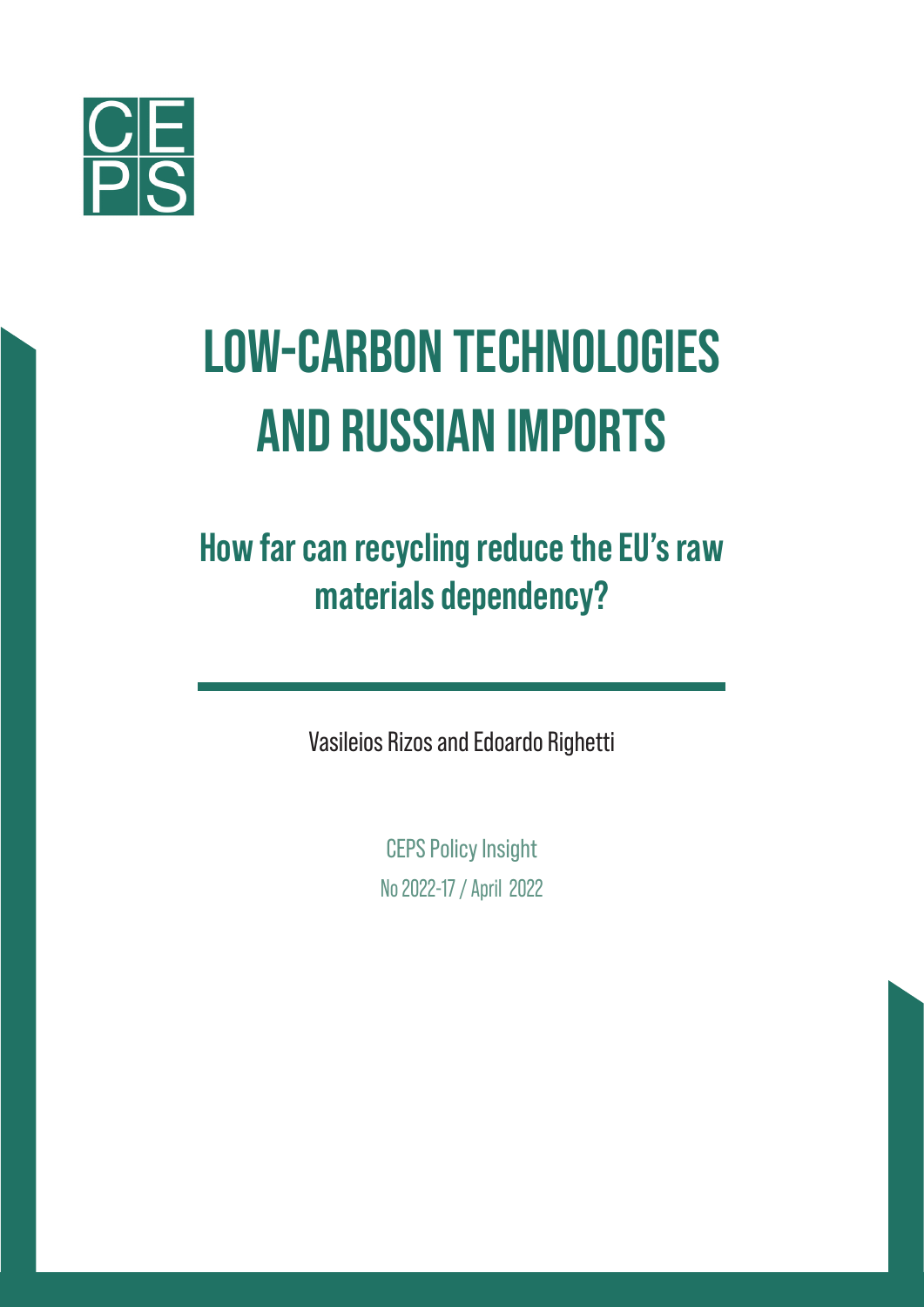## Low-carbon technologies and Russian imports:

## How far can recycling reduce the EU's raw materials dependency?

#### Vasileios Rizos and Edoardo Righetti

#### Abstract

The term 'strategic autonomy' denotes the political goal of building a self-reliant EU economy with limited exposure to supply disruptions, like those stemming from the Covid-19 crisis. Securing access to the non-energy minerals required for building a new industrial ecosystem consistent with the EU's decarbonisation objectives is important to achieving this goal. Rising demand for these materials has created an arena for geopolitical competition. Moreover, the war in Ukraine has brought forward the need to take a closer look at the external supply of minerals, including from Russia, and potential risks involved.

This Policy Insight first provides a brief overview of EU import dependency on raw materials and Russia's share among EU sources of key supplies for low-carbon technologies. It then looks at prospects for meeting future material demands though circularity for three technologies, namely lithium-ion batteries, wind turbines and fuel cell electric vehicles. The analysis is based on two scenarios with different levels of ambition. They aim to give an indication of the scale of potential benefits that can be achieved through circularity and recycling approaches for components and materials used in these technologies. The estimates suggest that establishing collection and recycling facilities in the EU, through the appropriate policy frameworks in place, can contribute to meeting future EU material demands for them and reduce import dependency.

Still, recycling alone will not suffice to cover the increasing material requirements. Other options will therefore need to be considered, including developing strategic partnerships and joint projects with resource-rich countries (also in light of efforts to cut economic ties with Russia). The EU will further need to source from its own mining reserves, seek improvements in material efficiency and foster material substitution options where possible.

Available for free downloading from the CEPS website [\(www.ceps.eu\)](http://www.ceps.eu/) © CEPS 2022

Vasileios Rizosis a Research Fellow and Head of Sustainable Resources and Circular Economy and Edoardo Righetti is a Research Assistant in the Energy, Resources and Climate Change Unit at CEPS.

CEPS Policy Insights offer analyses of a wide range of key policy questions facing Europe. As an institution, CEPS takes no position on questions of European policy. Unless otherwise indicated, the views expressed are attributable only to the authors in a personal capacity and not to any institution with which they are associated.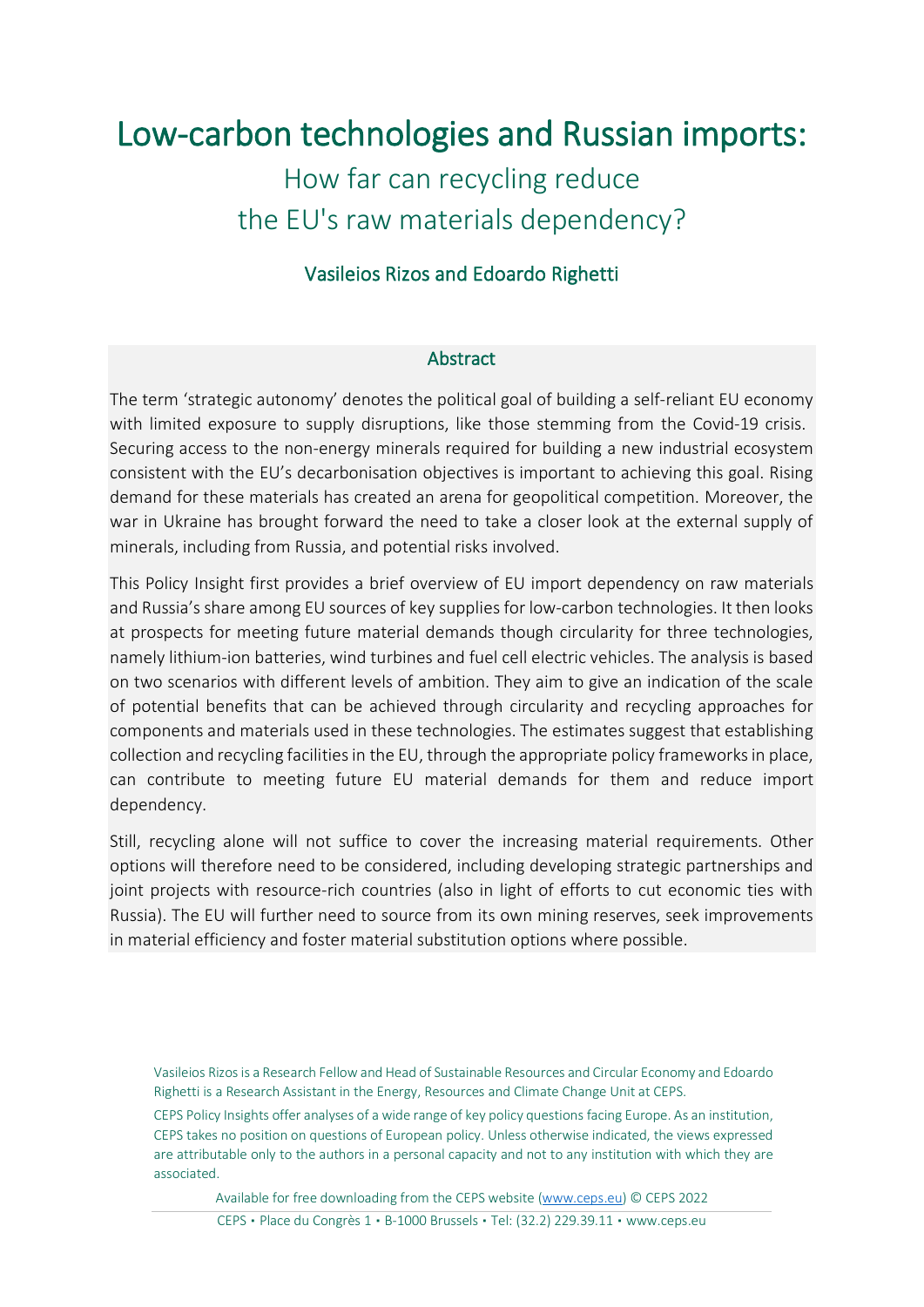#### **Contents**

### List of figures and tables

| Figure 2. EU main trade partners in raw materials by import share in monetary terms, 2020 4 |  |
|---------------------------------------------------------------------------------------------|--|
|                                                                                             |  |

| Table 1. EU import reliance for key materials and the Russian share of EU sourcing 5         |  |
|----------------------------------------------------------------------------------------------|--|
| Table 2. Potential for covering material demand for EV lithium-ion batteries through         |  |
| Table 3. Potential for covering material demand for wind turbines through recycling  8       |  |
| Table 4. Potential for covering material demand for fuel cells for FCEVs through recycling 9 |  |

| Table A 3. Material demand for lithium-ion batteries for electric mobility (thousand tonnes) 16 |  |
|-------------------------------------------------------------------------------------------------|--|
|                                                                                                 |  |
| Table A5. Material demand for fuel cells for electric mobility (tonnes) 17                      |  |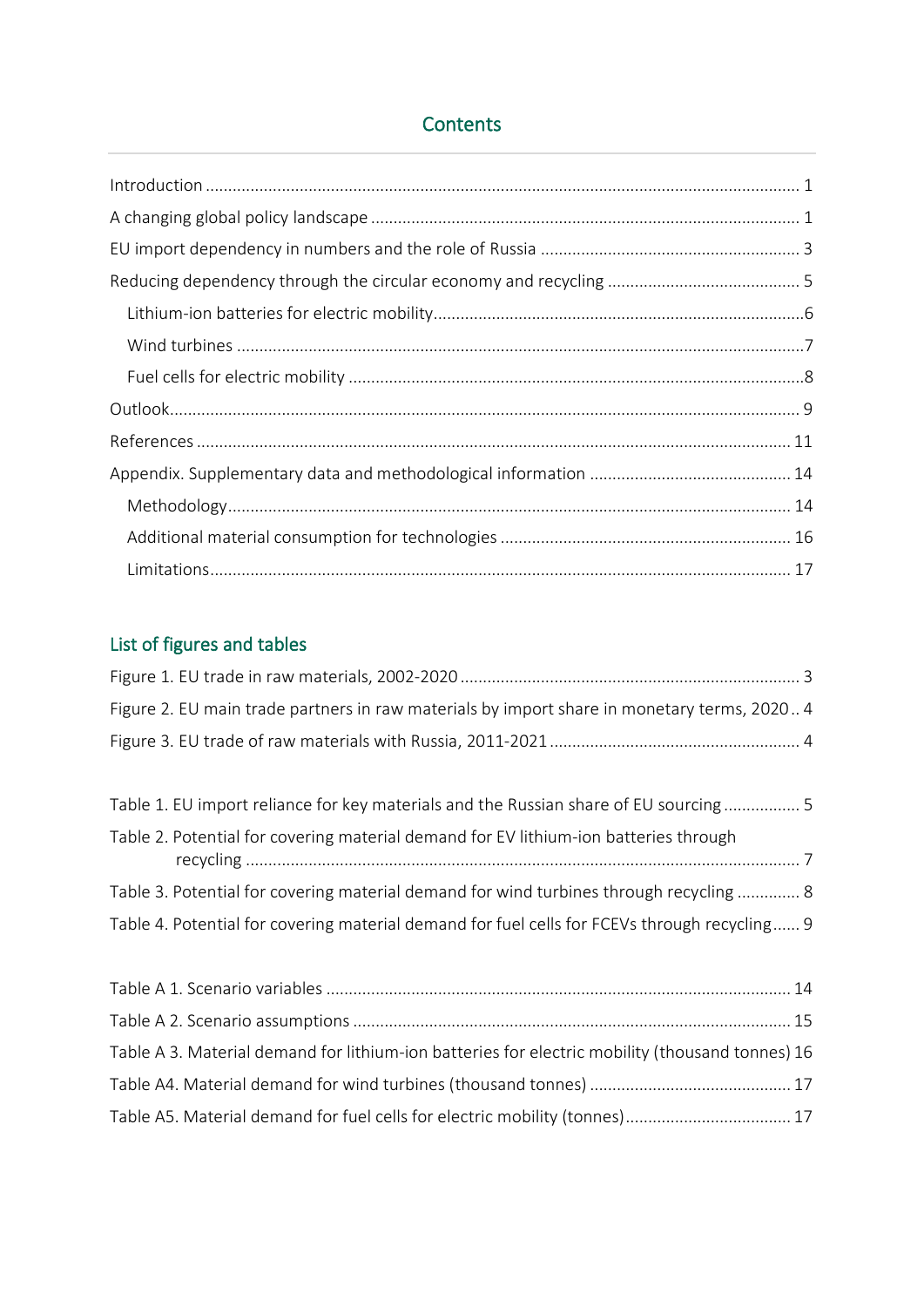#### <span id="page-3-0"></span>**Introduction**

The EU accounts for only a small share of global raw material production and is a large net importer of materials required for a number of key technologies European Commission (2020a). Securing access to raw materials that are critical for the competitiveness of the EU economy has over the years become a top policy priority. In 2008, the European Commission published the European raw materials initiative, its first integrated strategy aimed at supporting access to non-energy minerals. An outcome of the strategy was the establishment of a list<sup>[1](#page-3-2)</sup> of [critical raw materials](https://eur-lex.europa.eu/legal-content/EN/TXT/PDF/?uri=CELEX:52020DC0474&from=EN) (CRMs) that are important for the European economy and which can be vulnerable to supply disruptions.

More recently, the [European Green Deal](https://eur-lex.europa.eu/resource.html?uri=cellar:b828d165-1c22-11ea-8c1f-01aa75ed71a1.0002.02/DOC_1&format=PDF) elevated the topic of access to resourcesto a 'strategic security' question and emphasised the importance of securing a sustainable supply of the raw materials required for a green and digital transition. The Green Deal was followed by the [new](https://eur-lex.europa.eu/legal-content/EN/TXT/PDF/?uri=CELEX:52020DC0102&from=EN)  [industrial strategy for Europe,](https://eur-lex.europa.eu/legal-content/EN/TXT/PDF/?uri=CELEX:52020DC0102&from=EN) which held that Europe's strategic autonomy depends inter alia on access to raw materials and led to the preparation of an action plan on CRMs. Among the main steps envisaged in the [action plan,](https://eur-lex.europa.eu/legal-content/EN/TXT/PDF/?uri=CELEX:52020DC0474&from=EN) published in September 2020, was the launch of a European Raw Materials Alliance bringing together industry, policy and institutional actors. It also called for the preparation of an inventory of potential sources of CRMs that could be retrieved from waste streams and available EU stocks, and the development of strategic partnerships in support of the EU's objectives to diversify its supply of materials.

At the same time, the supply chain disruptions and impacts of the Covid-19 crisis provided further impetus to the EU's strategic autonomy goals (Montanino et al., 2022). As recognised by the [revised EU industrial strategy](https://ec.europa.eu/info/sites/default/files/communication-industrial-strategy-update-2020_en.pdf) adopted in May 2021 and reflected in the lessons learnt from the crisis, the disruptions due to the pandemic (of which some were unexpected) highlight the need to better understand the EU's strategic dependencies and how they could further evolve in the coming years. While EU manufacturers are still dealing with shortages and other effects caused by the crisis (Szczepański, 2021), the Russian invasion of Ukraine raises new questions and concerns about the EU's future supply-chain vulnerabilities.

#### <span id="page-3-1"></span>A changing global policy landscape

The EU has had a dedicated strategy to support access to non-energy minerals since 2008, yet other major industrial players have also taken steps in this direction. A key reference point for these developments was the decision by China – which dominates global production of rare earth elements (Zhou et al., 2017) – to introduce export restrictions of these metals to Japan in 2010 following an incident near the disputed Senkaku islands(Kalantzakos, 2020). This led to soaring prices of rare earth elements and eventually resulted in a [joint complaint](https://trade.ec.europa.eu/wtodispute/show.cfm?id=529&code=1) to the WTO by the EU, Japan and the US<sup>[2](#page-3-3)</sup>. In the wake of this crisis, Japan adopted a dedicated strategy on

<span id="page-3-2"></span> $1$  The list is reviewed every three years and currently includes 30 materials.

<span id="page-3-3"></span><sup>&</sup>lt;sup>2</sup> The case was eventually settled in 2014, see: [https://www.wto.org/english/tratop\\_e/dispu\\_e/cases\\_e/](https://www.wto.org/english/tratop_e/dispu_e/cases_e/ds431_e.htm) [ds431\\_e.htm](https://www.wto.org/english/tratop_e/dispu_e/cases_e/ds431_e.htm)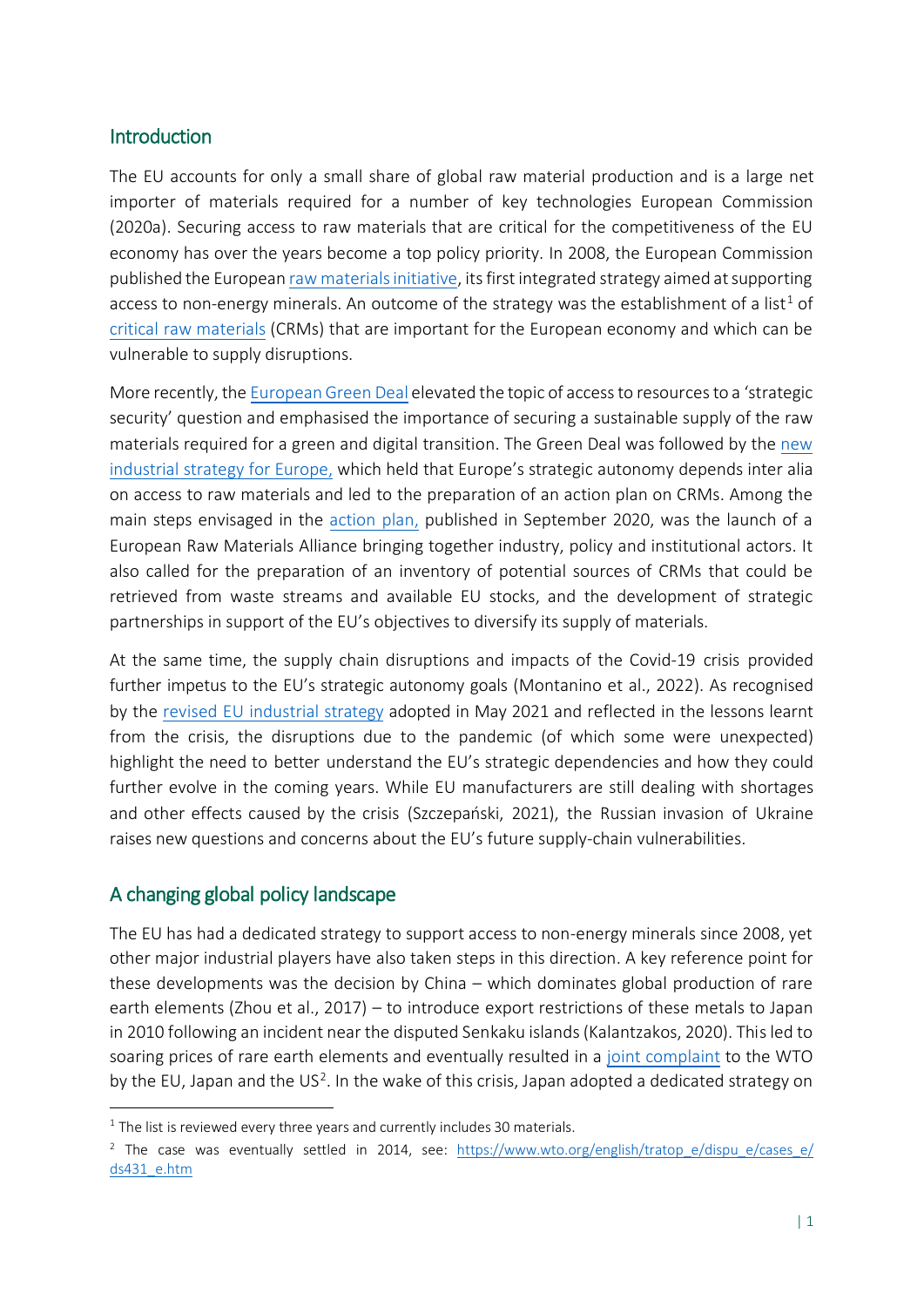securing access to CRMs. It envisaged actions such as diversifying Japan's supply of rare earths through diplomacy, trade agreements and joint exploration activities with other countries. It further involved financial support for recycling projects and technologies, and accumulating stockpiles of critical minerals to minimise future supply risks (Barteková & Kemp, 2016). More recently, the country introduced [a legal obligation for companies](https://investmentpolicy.unctad.org/investment-policy-monitor/measures/3760/japan-foreign-investment-in-activities-related-to-34-rare-earth-metals-now-subject-to-screening) to request government approval for foreign investments in activities related to 34 critical materials, including rare earths, cobalt and lithium.

In a similar vein, the US Department of the Interior identified in 2018 a list of [35 critical minerals](https://www.govinfo.gov/app/details/FR-2018-05-18/2018-10667/summary) deemed very important for the country's economic development and national security. This was followed by the ['Federal Strategy to Ensure Secure and Reliable Supplies of Critical](https://www.commerce.gov/sites/default/files/2020-01/Critical_Minerals_Strategy_Final.pdf)  [Minerals'](https://www.commerce.gov/sites/default/files/2020-01/Critical_Minerals_Strategy_Final.pdf). It aimed at supporting the development of supply chains for critical minerals through, inter alia, R&D investments in mining, recycling and material substitution activities, as well as trade and collaboration agreements with resource-rich countries. Efforts in this domain have intensified with the Biden administration, which has published a comprehensive [report](https://www.whitehouse.gov/wp-content/uploads/2021/06/100-day-supply-chain-review-report.pdf)  [identifying specific supply-chain vulnerabilities](https://www.whitehouse.gov/wp-content/uploads/2021/06/100-day-supply-chain-review-report.pdf) and announced a number of [major investments](https://www.whitehouse.gov/briefing-room/statements-releases/2022/02/22/fact-sheet-securing-a-made-in-america-supply-chain-for-critical-minerals/) to enhance the country's capacities in sourcing critical minerals. More recently and in light of the situation in Ukraine, the Biden administration has also announced itsintention of [using](https://www.whitehouse.gov/briefing-room/statements-releases/2022/03/31/fact-sheet-president-bidens-plan-to-respond-to-putins-price-hike-at-the-pump/) the [Defense Production Act](https://www.whitehouse.gov/briefing-room/statements-releases/2022/03/31/fact-sheet-president-bidens-plan-to-respond-to-putins-price-hike-at-the-pump/) to further enhance domestic production and processing of crucial minerals required for low-carbon technologies.

While the global policy landscape around critical minerals is rapidly evolving, the Russian invasion of Ukraine could prove to be another reference point in the global race to secure access to critical resources. As explained below, Russia is an important world supplier of materials that have been identified as critical in the EU's assessment, including palladium and platinum but also aluminium, nickel and copper. The country appears to hold significant reserves of rare earth elements, although to date they remain largely unexploited (Cherepovitsyn & Solovyova, 2022). The EU's efforts to cut economic ties with Russia<sup>[3](#page-4-0)</sup> along with Russia's decision to [ban exports of raw materials](http://publication.pravo.gov.ru/Document/View/0001202203080005?index=0&rangeSize=1) could put additional pressure on raw material supply chains that are still recovering from the Covid-19 crisis. Furthermore, the financial reverberations of the war are starting to become visible; for example, the price of nickel – a vital material for lithium-ion batteries – has seen [an increase of](https://www.lme.com/en/metals/non-ferrous/lme-nickel#Price+graphs) 26  $\frac{4}{9}$  $\frac{4}{9}$  $\frac{4}{9}$ since the beginning of Russia's invasion [5](#page-4-2) .

<span id="page-4-2"></span><span id="page-4-1"></span><span id="page-4-0"></span><sup>&</sup>lt;sup>5</sup> Nickel trades at the London Metal Exchange had to be suspended for the first time in history due to extreme price volatility, after a record 250 [% price increase](https://www.bloomberg.com/news/articles/2022-03-18/behind-the-nickel-mess-on-the-london-metal-exchange-quicktake) in just one day on 8 March 2022.



<sup>&</sup>lt;sup>3</sup> For a list of EU sanctions against Russia, see[: https://ec.europa.eu/info/strategy/priorities](https://ec.europa.eu/info/strategy/priorities-2019-2024/stronger-europe-world/eu-solidarity-ukraine/eu-sanctions-against-russia-following-invasion-ukraine_en)-2019-2024/strongereurope-world/eu-solidarity-ukraine/eu[-sanctions-against-russia-following-invasion-](https://ec.europa.eu/info/strategy/priorities-2019-2024/stronger-europe-world/eu-solidarity-ukraine/eu-sanctions-against-russia-following-invasion-ukraine_en)ukraine\_en

<sup>&</sup>lt;sup>4</sup> The percentage change refers to the period 24 February to 12 April.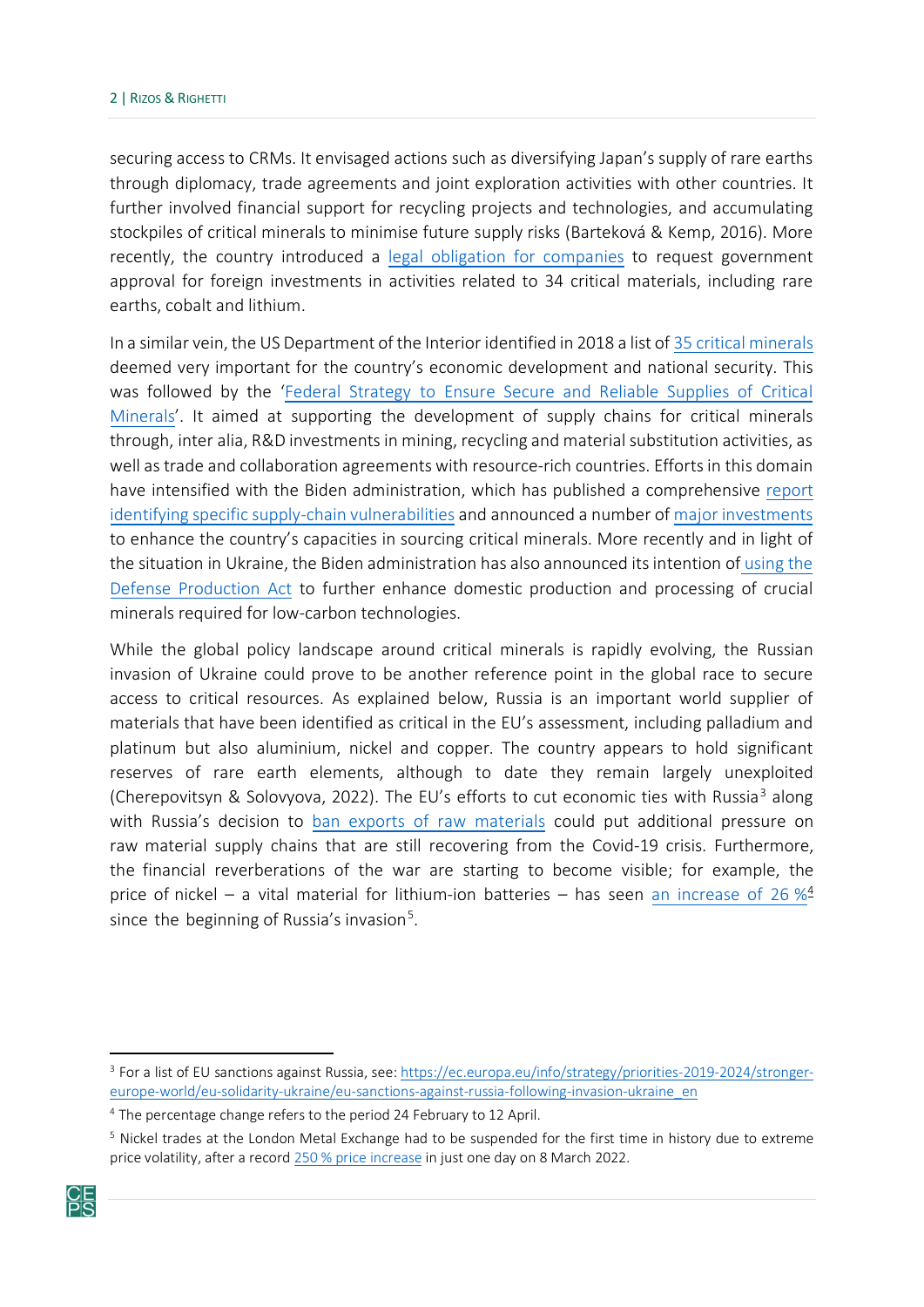#### <span id="page-5-0"></span>EU import dependency in numbers and the role of Russia

The EU is heavily reliant on imports to meet its raw materials needs. According to [Eurostat,](https://ec.europa.eu/eurostat/statistics-explained/index.php?title=Extra-EU_trade_in_raw_materials#EU_trade_partners_for_raw_materials) in 2020 the EU exported EUR 53.2 billion and imported EUR 79.6 billion's worth of raw materials<sup>6</sup>, marking a EUR 26.6 billion deficit in its raw materials trade balance. Notably, after a period of decline in the five years leading to 2016, when it reached EUR 21.5 billion, the deficit has since been increasing (see Figure 1).

Among different commodities, EU import dependency is particularly high for materials within the metal, minerals and rubber product category, which accounted for 51 % of the entire value of raw material imports (EUR 40.5 billion) and 82 % of the raw materials trade deficit (EUR 21.8 billion) in 2020. Falling within this category are materials of strategic importance for the EU green and digital technological transition. For instance, lithium, cobalt and nickel are extensively used in lithium-ion batteries, which are crucial components of electric vehicles. Platinum, palladium and iridium are used in fuel cells and electrolysers, essential technologies in the hydrogen economy. Rare earth elements are used for permanent magnets, fundamental for electric vehicle traction motors and wind turbine generators. Renewable energy technologies, like wind turbines and solar panels, also make large use of materials such as aluminium, copper and silicon metals, among others.



<span id="page-5-1"></span>*Figure 1. EU trade in raw materials, 2002-2020*

*Source*: Eurostat (2022a).

<span id="page-5-2"></span><sup>6</sup> The figures provided on raw materials include non-manufactured goods like oilseeds, cork, wood, pulp, textile fibres, ores and other minerals as well as animal and vegetable oils. They do not include energy products (Eurostat, 2022a).

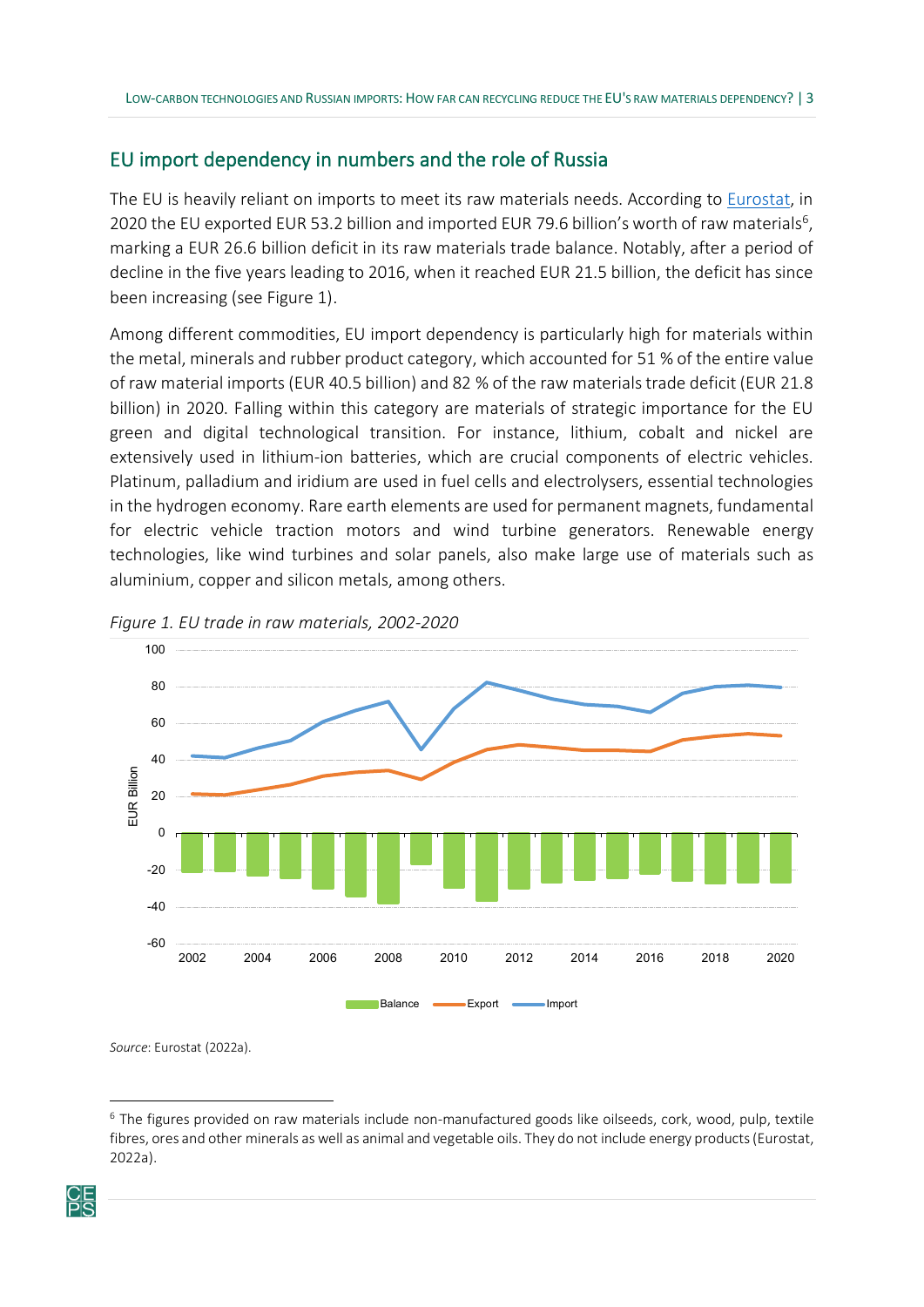As shown in Figures 2 and 3, Russia is among the larger suppliers of raw materials to the EU, with EU net imports from it significantly increasing over the last few years. Although the country receives much attention for its predominant role in the global oil and gas market, it is also a key world supplier of metals and mineral ores. Russia is in fact among the largest world suppliers of palladium (40 % of world supply), the second largest for platinum (13 %) and nickel (12 %), and a key supplier of aluminium and copper, among others. Moreover, due to vast (but still largely unexploited) reserves of rare earth elements (USGS, 2022), the country holds the potential become a key player in the rare earths market in the future (Cherepovitsyn & Solovyova, 2022).

<span id="page-6-1"></span>*Figure 3. EU trade of raw materials with* 

*Russia, 2011-2021*

<span id="page-6-0"></span>



*Source*: Eurostat (2022a; 2022b).

In more detail, Table 1 shows the EU's import reliance and the Russian share of EU sourcing<sup>[7](#page-6-2)</sup> for a selection of materials required for five prime decarbonisation technologies: lithium-ion batteries, wind turbines, solar PV, fuel cells and traction motors<sup>[8](#page-6-3)</sup>. As shown in the table, among others Russia accounts for a sizeable share of EU sourcing of aluminium (17 %) and nickel (17 %), for which it represents the largest EU supplier, as well as molybdenum (9 %) and copper (7 %). Moreover, Russia covers a significant share of EU sourcing for a number of CRMs, including palladium (41 %), platinum (16 %), cobalt (5 %) and lithium (4 %).

<span id="page-6-3"></span><span id="page-6-2"></span><sup>&</sup>lt;sup>8</sup> These are among the key technologies identified by the European Commission (2020a).



 $<sup>7</sup>$  EU sourcing is defined as the sum of domestic production and imports (European Commission, 2020b).</sup>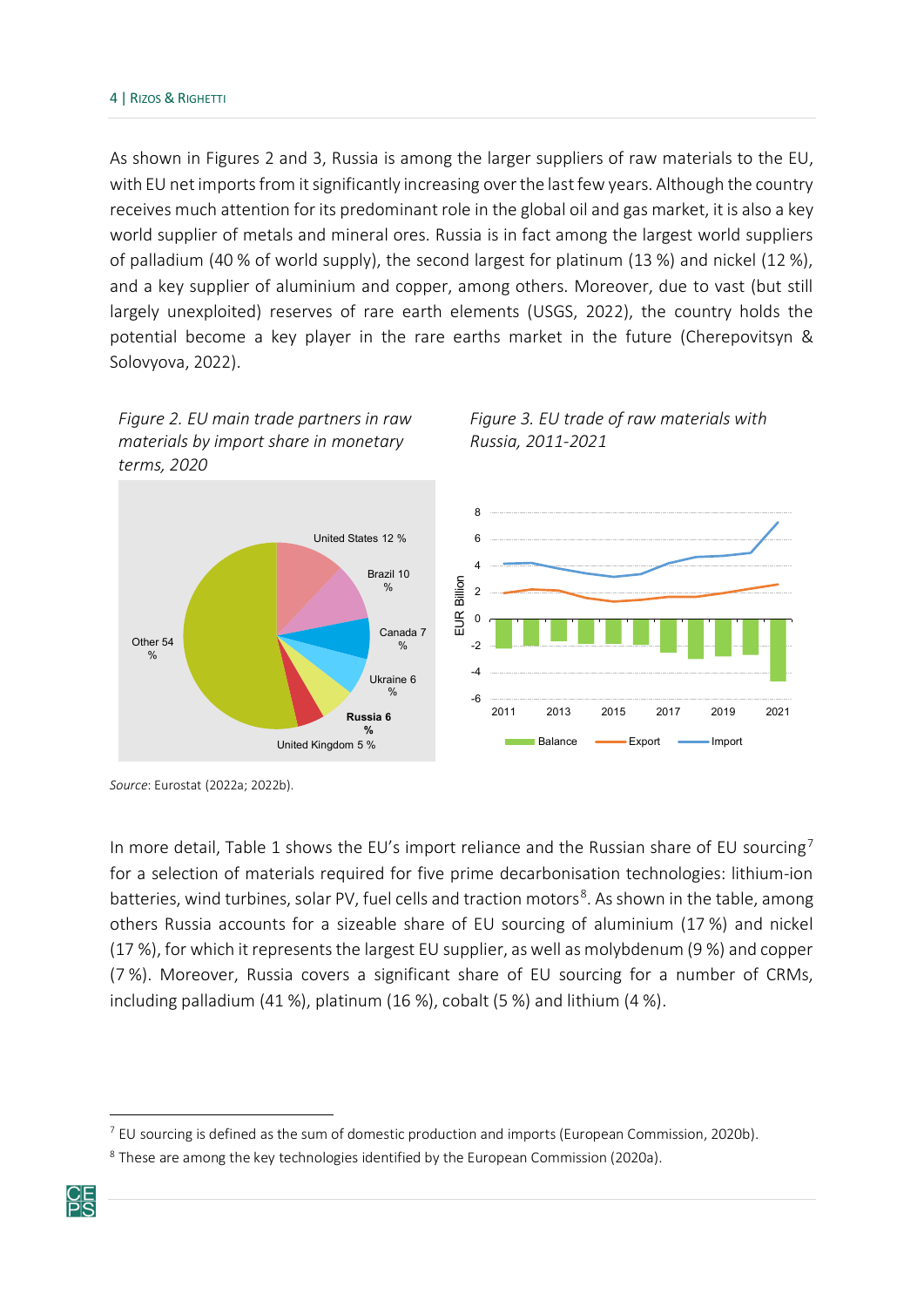| $\overline{\phantom{a}}$ |                     |                              |                                     |                          |                   |                  |              |                           |
|--------------------------|---------------------|------------------------------|-------------------------------------|--------------------------|-------------------|------------------|--------------|---------------------------|
| Material                 | EU import           |                              | Russian share of<br>EU sourcing (%) |                          |                   | Technologies     |              |                           |
|                          | reliance (%)        | Stage 1                      | Stage 2                             | Lithium-ion<br>batteries | <b>Fuel cells</b> | Wind<br>turbines | Solar PV     | <b>Traction</b><br>motors |
| Aluminium                | 59                  | $\overline{\phantom{m}}$     | 17                                  | $\checkmark$             |                   | $\checkmark$     | $\sqrt{ }$   | $\checkmark$              |
| Borate*                  | 100                 | $\qquad \qquad \blacksquare$ | $\mathbf{1}$                        |                          |                   | $\checkmark$     | $\checkmark$ | $\checkmark$              |
| Cadmium                  | $\mathbf{0}$        | $\overline{\phantom{a}}$     | 4                                   |                          |                   |                  | $\checkmark$ |                           |
| Chromium                 | 66                  | $\overline{a}$               | 5                                   |                          |                   | $\checkmark$     |              | $\checkmark$              |
| Cobalt*                  | 86                  | 5                            | $\overline{2}$                      | $\sqrt{}$                | $\checkmark$      |                  |              |                           |
| Copper                   | 44                  | ÷,                           | $\overline{7}$                      | $\checkmark$             | $\checkmark$      | $\checkmark$     | $\checkmark$ | $\checkmark$              |
| Dysprosium               | 100                 | 5                            | $\overline{\phantom{a}}$            |                          |                   | $\checkmark$     |              | $\checkmark$              |
| Gallium*                 | 31                  | $\bar{\phantom{a}}$          | $\mathbf{1}$                        |                          |                   |                  | $\checkmark$ |                           |
| Germanium*               | 31                  | $\qquad \qquad \blacksquare$ | 10                                  |                          |                   |                  | $\checkmark$ |                           |
| Indium*                  | $\mathsf{O}\xspace$ | $\overline{\phantom{a}}$     | $\mathbf{1}$                        |                          |                   |                  | $\checkmark$ |                           |
| Iron ore                 | 72                  | 5                            | $\overline{2}$                      |                          |                   | $\checkmark$     | $\checkmark$ | $\checkmark$              |
| Lithium*                 | 100                 | $\bar{\phantom{a}}$          | 4                                   | $\checkmark$             |                   |                  |              |                           |
| Manganese                | 90                  | $\overline{\phantom{a}}$     | $1\,$                               | $\checkmark$             |                   | $\checkmark$     |              |                           |
| Magnesium*               | 100                 | ÷,                           | $\mathbf{1}$                        |                          |                   |                  |              |                           |
| Molybdenum               | 100                 | $\qquad \qquad \blacksquare$ | 9                                   |                          |                   | $\checkmark$     | $\checkmark$ | $\checkmark$              |
| Natural graphite*        | 98                  | $\overline{2}$               | $\overline{\phantom{a}}$            | $\checkmark$             | $\checkmark$      |                  |              |                           |
| Neodymium*               | 100                 | $\overline{\phantom{a}}$     | $\overline{\phantom{a}}$            |                          |                   | $\checkmark$     |              | $\checkmark$              |
| Nickel                   | 28                  | $\overline{\phantom{a}}$     | 17                                  | $\checkmark$             | $\checkmark$      |                  | $\checkmark$ |                           |
| Niobium*                 | 100                 | $\overline{a}$               | $\mathbf{1}$                        | $\checkmark$             |                   | $\checkmark$     |              |                           |
| Palladium*               | 93                  | $**41$                       |                                     |                          | $\checkmark$      |                  |              |                           |
| Platinum*                | 98                  | $\overline{\phantom{a}}$     | $**16$                              |                          | $\checkmark$      |                  |              |                           |
| Praseodymium*            | 100                 | ÷                            | $\overline{\phantom{a}}$            |                          |                   | $\checkmark$     |              | $\checkmark$              |
| Selenium                 | $\mathsf 9$         | $\qquad \qquad -$            | 6                                   |                          |                   |                  | $\checkmark$ |                           |
| Silicon metal*           | 63                  | $\bar{\phantom{a}}$          | 4                                   | $\checkmark$             |                   |                  | $\checkmark$ | $\checkmark$              |
| Tellurium                | $\overline{0}$      | $\overline{a}$               | 5                                   |                          |                   |                  | $\checkmark$ |                           |
| Terbium*                 | 100                 | L,                           | $\overline{\phantom{a}}$            |                          |                   |                  | $\checkmark$ |                           |
| Titanium*                | 100                 | $\overline{a}$               | $\mathbf 1$                         | $\checkmark$             | $\checkmark$      |                  |              |                           |

#### <span id="page-7-1"></span>*Table 1. EU import reliance for key materials and the Russian share of EU sourcing*

*Sources*: European Commission (2020a; 2020b); \*\*own calculations based on World Integrated Trade Solution (n.d./a; n.d./b). *Notes*: import reliance is calculated as the ratio between net imports (imports minus exports) and EU sourcing (for net exports, import reliance is equal to zero); EU sourcing is calculated as the sum of domestic production and imports; Stage 1 and 2 refer to the life-cycle stages of the material (ore supply (stage 1) and refined material supply (stage 2)); \*CRMs.

#### <span id="page-7-0"></span>Reducing dependency through the circular economy and recycling

As shown above, the EU exhibits high levels of dependency for various materials required for major decarbonisation technologies, while demand for these materials is expected to increase in the future to meet ambitious climate-neutrality objectives by 2050. In light of this challenge, developing recycling capacities in Europe for components and materials used in decarbonisation technologies is considered to be among the main solutions for mitigating EU import dependency.

In this section, we develop different scenarios for the years 2030 and 2040 for three case studies on decarbonisation technologies, namely lithium-ion batteries for electric mobility, wind turbines and fuel cells. We assess the amount of material that could potentially be recovered through the development of recycling capacities in Europe for these technologies. Then, by comparing these figures with estimates of the material demand originating from the

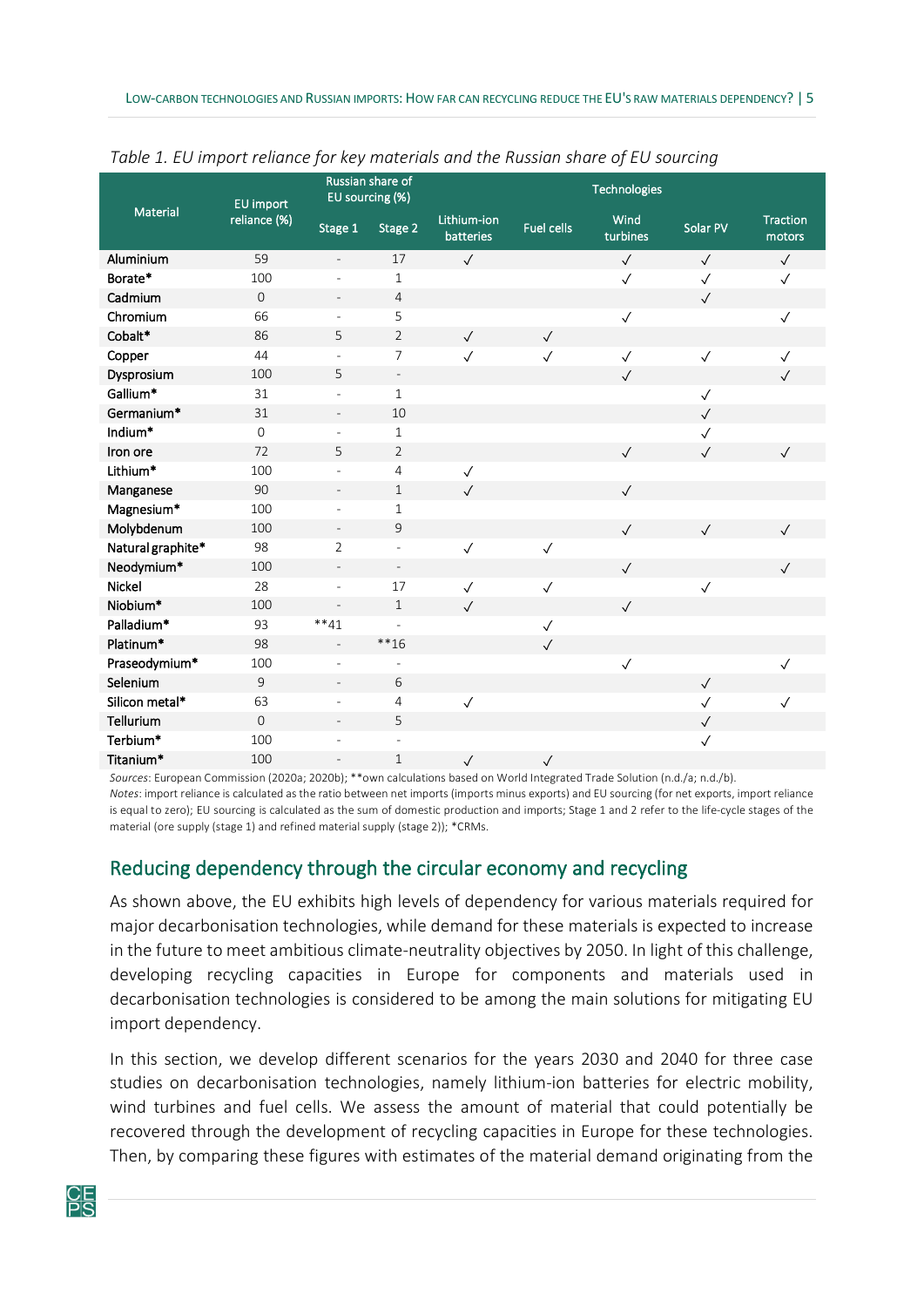same technologies in 2030 and 2040, we approximate the share of future demand that might be covered by recycling. The scenarios are based on two variables – collection rates and recycling efficiency rates – and on a set of assumptions about the material requirements and future market growth of technologies. More information about the methodology and sources is presented in the Appendix.

#### <span id="page-8-0"></span>Lithium-ion batteries for electric mobility

Production of lithium-ion batteries (LIBs) is expected to grow significantly in the coming years, mainly driven by the rapid expansion of the electric vehicle (EV) market. As a result, the demand for necessary materials used in LIB production, such as lithium, nickel and cobalt, is expected to substantially increase as well. Although available projections for the future development of the European EV fleet can differ quite widely<sup>[9](#page-8-1)</sup>, they generally show a growth trajectory, with annual sales rapidly rising until the late 2030s or early 2040s, and slowing down afterwards. Such a market trend will inevitably lead to a large number of batteries being available for recycling at some point in time. Still, given the swift increase in battery production it will only be possible to cover a relatively low share of material demand through recycling in the early years of market development, even assuming relatively high collection and recycling efficiency rates. However, the share will likely be higher starting approximately in 2040, when the growth of material demand is expected to slow down due to a decrease in the growth of the EV market.

The scenarios presented in Table 2 largely reflect the above considerations. Assuming an average EV lifetime of [10](#page-8-2) years<sup>10</sup> and an EV market trend based on an average of estimates available in the literature<sup>11</sup>, the amount of material potentially recovered through recycling in 2030 ranges between 9 and 24 % of the requirements for LIB production that year, depending on the specific material and the scenario considered. In 2040, the bandwidths span from 25 to 52 %. The shares in the most ambitious scenarios are generally twice as high as the lower ones, with the variation mostly caused by the difference in collection rate assumptions between the two scenarios (50 % in scenario 1 vs 90 % in scenario 2). Among the materials assessed, lower shares are reported for nickel due to the assumption of increasing use per battery unit over time $12$ . On the other hand, higher figures for aluminium and copper reflect decreasing consumption in the future due to technology evolution, while lithium use is expected to remain relatively stable. All results are reported in Table 2.

<span id="page-8-4"></span><span id="page-8-3"></span> $12$  According to the NCX scenario of Xu et al. (2020), the average nickel content in LIBs is expected to increase from 27 kg per LIB in 2020 to 41 kg in 2040.



<span id="page-8-1"></span> $9$  EV sales in the EU are expected to increase from the current 1.3 million units per year (European Environmental Agency, 2021) to between 6.5 million (Wood Mackenzie, n.d.) and 11.9 million (IEA, 2021) units per year in 2040.

<span id="page-8-2"></span> $10$  According to Abdelbaky et al. (2021), two thirds of the LIBs are modelled to end their lifetime within that of the EV in which they are incorporated, which ranges between 10 and 15 years. Recent estimates of the lifetime of EV batteries are between 8 (Drabik & Rizos, 2018) and 12 (Ellingsen et al., 2016) years. For more details on the methodology employed, see the Appendix.

 $11$  In order to develop the scenarios, we assume annual EV sales to increase from the current 1.3 million units per year (European Environmental Agency, 2021) to 5.4 million in 2030 and 9.4 million in 2040 (own calculations based on Wood Mackenzie, n.d. and IEA, 2021).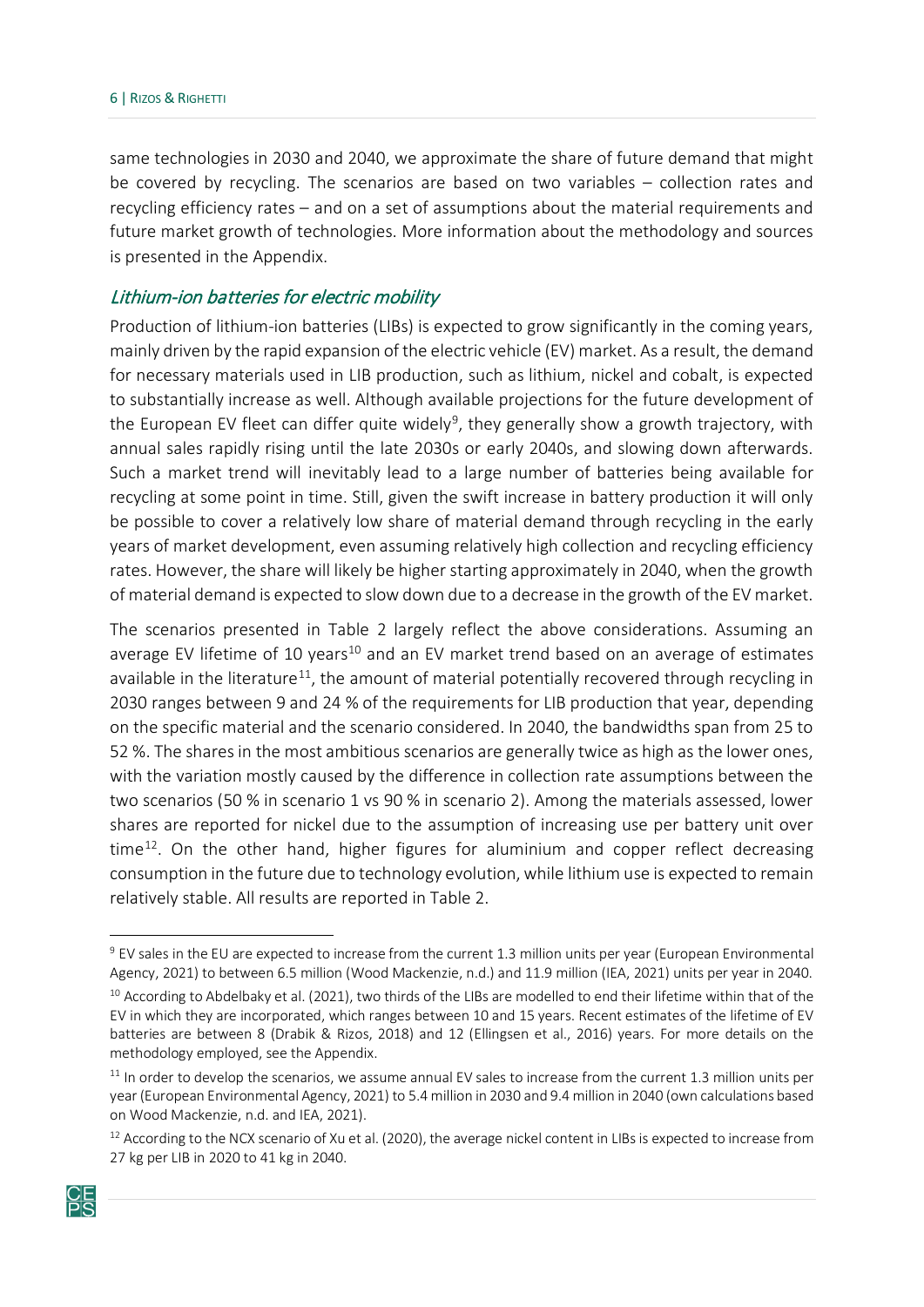|               |                |                                                | 2030       |                                    |            |                                         | 2040       |                                           |
|---------------|----------------|------------------------------------------------|------------|------------------------------------|------------|-----------------------------------------|------------|-------------------------------------------|
|               |                | <b>Material recovered</b><br>(thousand tonnes) |            | Demand covered by<br>recycling (%) |            | Material recovered<br>(thousand tonnes) |            | <b>Demand covered by</b><br>recycling (%) |
|               | Scenario 1     | Scenario 2                                     | Scenario 1 | Scenario 2                         | Scenario 1 | Scenario 2                              | Scenario 1 | Scenario 2                                |
| Lithium*      | $\overline{4}$ | 9                                              | 11         | 21                                 | 18         | 36                                      | 26         | 52                                        |
| <b>Nickel</b> | 16             | 31                                             | 7          | 14                                 | 94         | 189                                     | 25         | 49                                        |
| Cobalt*       | $\overline{4}$ | 8                                              | 9          | 18                                 | 21         | 43                                      | 29         | 58                                        |
| Aluminium     | 53             | 107                                            | 12         | 24                                 | 197        | 395                                     | 26         | 52                                        |
| Copper        | 29             | 58                                             | 11         | 22                                 | 113        | 228                                     | 25         | 50                                        |

<span id="page-9-1"></span>*Table 2. Potential for covering material demand for EV lithium-ion batteries through recycling* 

*Source*: own calculations.

<span id="page-9-0"></span>*Notes*: for the methodology and the assumptions, see the Appendix; \*CRM.

#### Wind turbines

The growth of wind power capacity in Europe has been rather constant over recent years, with the quantity of annual new installations rising by 35 % between 2012 and 2021 $^{13}$  $^{13}$  $^{13}$ . But even if relatively constant growth is maintained in the future, the share of demand in 2030 and 2040 covered by recycled materials from end-of-life wind turbines is unlikely to be very high. This is due to the long lifetime of the technology (over 20 years), which will lead to a small number of wind turbines reaching the end-of-life stage compared with projected demand. It should be noted, though, that moving beyond 2040 with more wind turbines reaching the end-of-life stage, higher quantities of materials would be available for recycling.

The scenarios presented in Table 3 show the quantity of selected materials that could potentially be recovered from the recycling of wind turbines reaching their end of life in 2030 and 2040, compared with the estimated material demand from wind turbine production of the same years. The scenarios are built on the assumption that onshore wind turbines have a lifetime of 25 years and employ a gearbox type of generator, whereas offshore turbines last for 30 years and use a direct drive type of generator<sup>[14](#page-9-3)</sup>. The results indicate that the share of material demand covered through recycling ranges from 3 to 25 % in 2030 (depending on the material and scenario considered), with only a marginal increase in 2040 (7 to 27 %), due to the gradual growth in production. Notably, shares vary quite significantly among materials, with copper and rare earth elements (neodymium, dysprosium and praseodymium) presenting the lowest shares. As explained above, this is the result of relatively faster growth of offshore wind power capacity with respect to onshore wind, which requires the largest amount of such materials.

<span id="page-9-3"></span><span id="page-9-2"></span><sup>&</sup>lt;sup>14</sup> For more details on the material intensity of each type of technology, see the Appendix.



<sup>&</sup>lt;sup>13</sup> According to WindEurope (2022), total annual new installations in Europe grew from 12.9 GW in 2012 to 17.4 GW in 2021. Over the same period new offshore ones almost tripled, moving from 1.2 GW to 3.3 GW.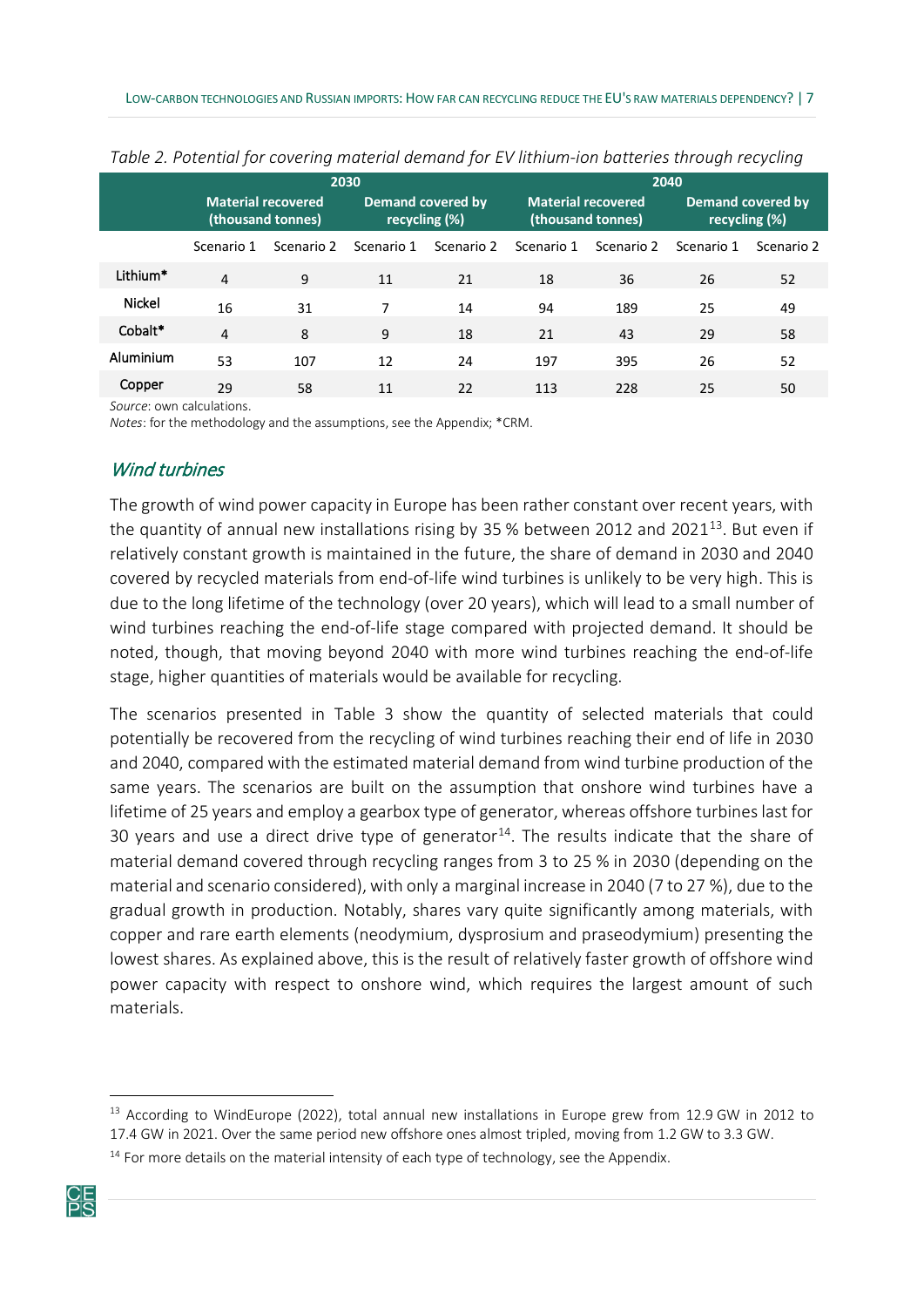|               |              |                                                | 2030       |                                    |                           |                   | 2040       |                                    |
|---------------|--------------|------------------------------------------------|------------|------------------------------------|---------------------------|-------------------|------------|------------------------------------|
|               |              | <b>Material recovered</b><br>(thousand tonnes) |            | Demand covered by<br>recycling (%) | <b>Material recovered</b> | (thousand tonnes) |            | Demand covered by<br>recycling (%) |
|               | Scenario 1   | Scenario 2                                     | Scenario 1 | Scenario 2                         | Scenario 1                | Scenario 2        | Scenario 1 | Scenario 2                         |
| Aluminium     | 5            | 10                                             | 13         | 25                                 | 9                         | 16                | 15         | 27                                 |
| Copper        | 3            | 6                                              | 6          | 10                                 | 6                         | 11                | 4          | 14                                 |
| <b>Nickel</b> | $\mathbf{1}$ | 3                                              | 12         | 22                                 | $\overline{2}$            | $\overline{4}$    | 11         | 24                                 |
| Molybdenum    | 0.4          | 0.8                                            | 11         | 20                                 | 0.7                       | 1.3               | 10         | 22                                 |
| Praseodymium* | 0.01         | 0.03                                           | 3          | 5                                  | 0.04                      | 0.07              | 7          | 9                                  |
| Dysprosium*   | 0.02         | 0.04                                           | 6          | 11                                 | 0.04                      | 0.1               | 13         | 15                                 |
| Neodymium*    | 0.2          | 0.3                                            | 5          | 10                                 | 0.3                       | 0.6               | 12         | 13                                 |

#### <span id="page-10-1"></span>*Table 3. Potential for covering material demand for wind turbines through recycling*

*Source*: own calculations.

<span id="page-10-0"></span>*Notes*: for the methodology and the assumptions, see the Appendix; \*CRM.

#### Fuel cells for electric mobility

Although their market share is still very limited, fuel cell electric vehicles (FCEVs) are expected to play a relevant role in future transport decarbonisation, and their market penetration is expected to increase in the medium to long term. In fact, although only [about 2300 new FCEVs](https://www.fchobservatory.eu/observatory/technology-and-market/net-number-of-fcevs-annual)  [were registered in 2020,](https://www.fchobservatory.eu/observatory/technology-and-market/net-number-of-fcevs-annual) according to the European Commission (2020a) the overall FCEV fleet is expected to reach 20 million units in 2040 in a medium-demand scenario, and well over 40 million in a high-demand scenario. Irrespective of the actual trajectory, the expected growth leads to concerns about the availability of several raw materials used for fuel cell production, primarily platinum (Hydrogen Council, 2021).

Table 4 presents the scenarios on platinum recovered from end-of-life FCEVs in 2030 and 2040, as well as the relative share of platinum demand for FCEV production covered by recycled material. In order to build the scenarios, we assumed that FCEV market growth will follow the mid-demand scenario of the European Commission (2020a), with a constant annual growth rate of 48 % from now until 2040. Also, based on a number of sources, we assumed the amount of platinum used in fuel cells for electric mobility to decrease from the current 30 grams to 5 grams in 2040. Finally, we assumed FCEVs to have an average lifetime of 10 years. As a result, according to our scenarios no significant platinum will likely be recovered from end-of-life FCEVs in 2030, irrespective of the collection and recycling rates assumed, as only a very limited number of vehicles will have reached the end-of-life stage by that year. What is more, since the estimated market size in 2030 will be more than 50 times larger than 2020 levels, the share of material demand covered by recycling will be very low (less than 1 % in both scenarios). Yet, as the market penetration of FCEVs is expected to increase much faster from the early 2030s onwards, a larger amount of platinum will be available for recycling in 2040 and beyond. Indeed, in 2040 our estimates report the share of platinum demand covered by recycling to range between 6 % (scenario 1) and 11 % (scenario 2).

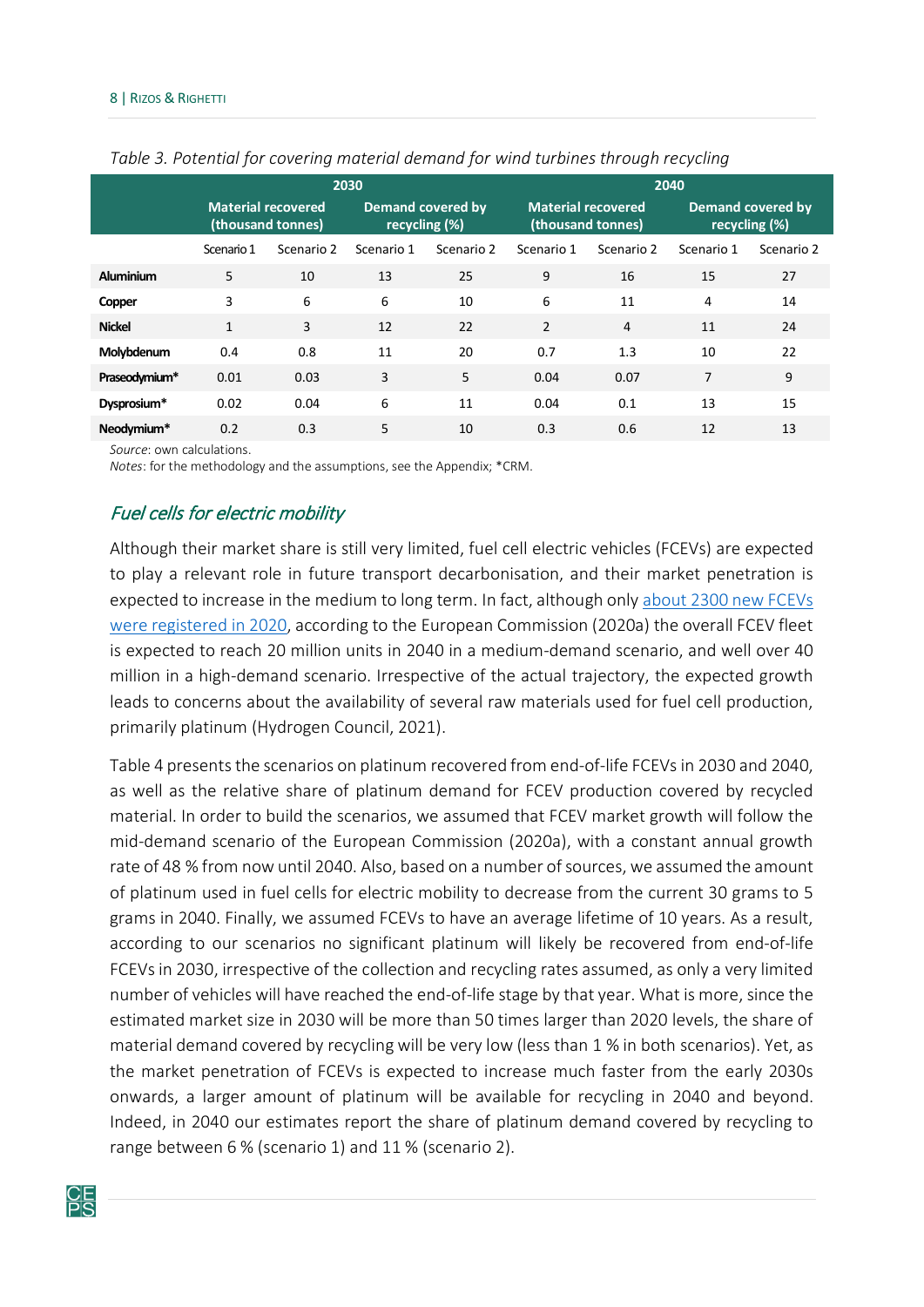|                       |                                |            | 2030                               |            |                                |            | 2040       |                                           |  |
|-----------------------|--------------------------------|------------|------------------------------------|------------|--------------------------------|------------|------------|-------------------------------------------|--|
|                       | Material recovered<br>(tonnes) |            | Demand covered by<br>recycling (%) |            | Material recovered<br>(tonnes) |            |            | <b>Demand covered by</b><br>recycling (%) |  |
|                       | Scenario 1                     | Scenario 2 | Scenario 1                         | Scenario 2 | Scenario 1                     | Scenario 2 | Scenario 1 | Scenario 2                                |  |
| Platinum <sup>*</sup> | 0.029                          | 0.06       | 0.35                               | 0.59       | 1.6                            | 3.15       | 5.         | 11                                        |  |

<span id="page-11-1"></span>*Table 4. Potential for covering material demand for fuel cells for FCEVs through recycling* 

*Source*: own calculations.

<span id="page-11-0"></span>*Notes*: for the methodology and the assumptions, see the Appendix; \*CRM.

#### **Outlook**

The EU's efforts to transform its industrial landscape at the speed required for meeting EU climate-neutrality objectives are interwoven with access to critical materials. While the EU has adopted dedicated strategies and actions to reduce its dependency on imports of these materials, Russia's invasion of Ukraine brings forward new challenges to consider in the global race for resources. Russia is an important EU supplier of a number of necessary materials, like aluminium, nickel and copper. It is also a source of CRMs, such as palladium, platinum, cobalt and lithium. With the unfolding economic sanctions and ongoing efforts to cut economic ties with Russia, options for further diversifying sources of these materials will need to be identified.

Building recycling capacities in the EU for materials required by decarbonisation technologies, including from existing product stocks<sup>[15](#page-11-2)</sup>, can not only contribute to meeting future EU material demands but also to mitigating our import dependency on other countries, including Russia. Our analysis provides some insights in this regard. For LIBs for electric mobility, for example, recycling end-of-life batteries could – under an ambitious scenario – help meet 21 % of the 2030 demand for lithium for new battery production, 18 % of cobalt and 14 % of nickel (for which Russia accounts for the largest share of EU sourcing). Moving towards 2040, these figures could be higher with more batteries reaching the end-of-life stage and providing higher quantities of materials available for recycling: 52 % for lithium, 49 % for nickel and 58 % for cobalt in the most optimistic scenarios. An important driver of the difference in the figures between the two scenarios is the collection rate for recycling these batteries in the EU (50 % in scenario 1 vs 90 % in scenario 2).

For wind turbines, under an ambitious scenario – that is, assuming fairly high recycling efficiencies and collection ratesfor recycling in the EU – recycling could help meet 25 % of 2030 aluminium requirements and 22 % of nickel for new turbines. In 2040, the figures would see a small increase: up to 27 % for aluminium and up to 24 % for nickel. Given that wind turbines

<span id="page-11-2"></span> $15$  For example, a study by Rizos et al. (2019) has calculated that in the EU there is a stock of about 700 million mobile phone devices containing materials such as cobalt, lithium, palladium and copper, which have not been collected for recycling.

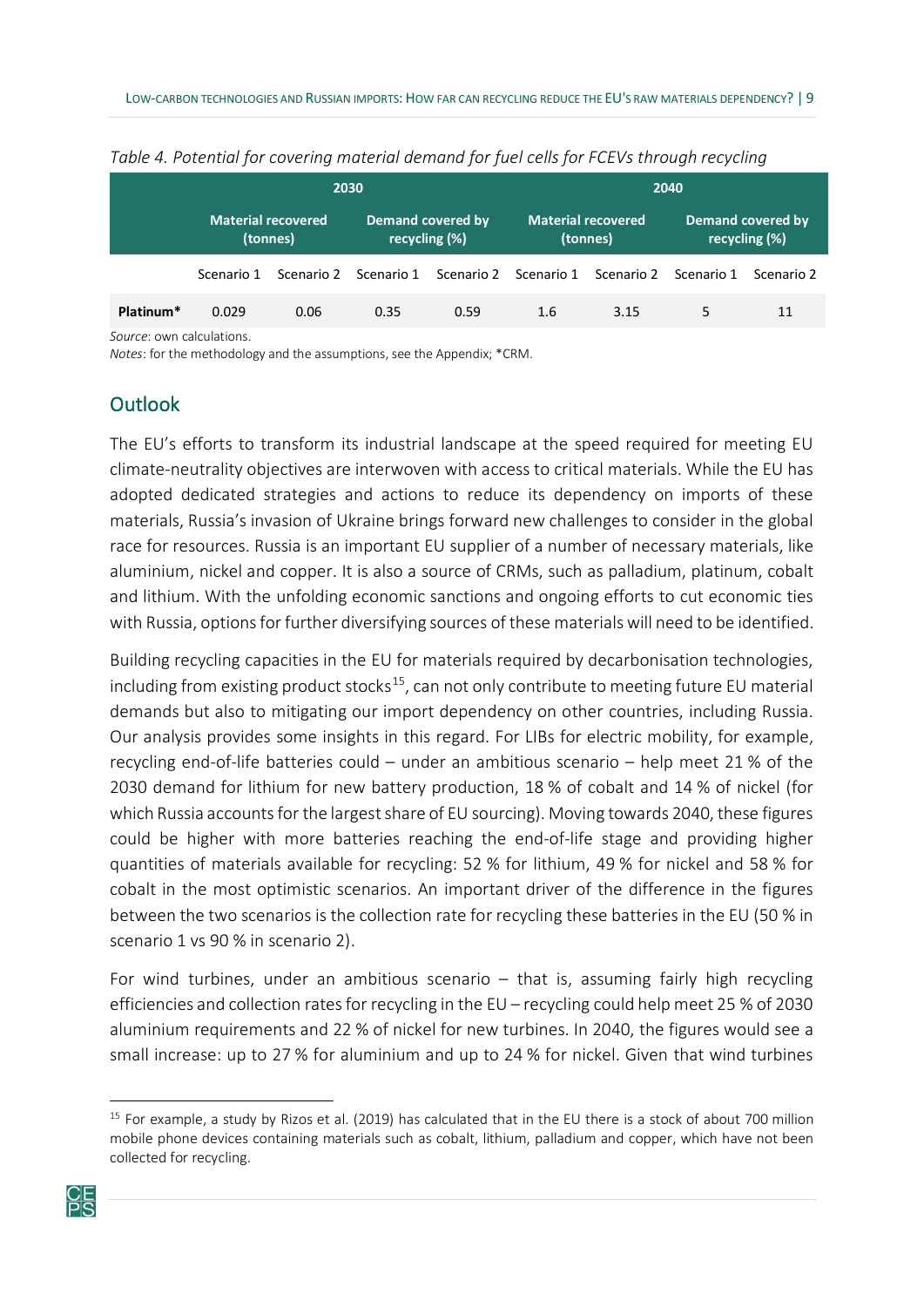have a long life span (over 20 years), beyond 2040 the number of wind turbines installed in previous decades and reaching the end-of-life stage will grow, providing further opportunities for recovering materials. For EV fuel cells and material requirements for platinum (a CRM), the benefits of recycling end-of-life vehicles would be visible in the longer term (11 % of 2040 material demands) since market penetration of these vehicles is expected to increase from 2030 onwards.

Overall, the above estimates indicate that accelerating the establishment of collection and recycling facilities in the EU for the above technologies, through the appropriate policy frameworks in place, can support the EU's strategic autonomy objectives and reduce import dependency on non-EU countries. The EU should therefore intensify its efforts to expand its recycling capacities and further utilise available opportunities for such investments through the Next Generation EU instrument and the ongoing recovery process.

Still, the above figures indicate that efforts in the recycling domain alone will only be able to cover a share of the growing material demands by low-carbon technologies. In addition, the EU will need to seek ways to diversify its supplies as it cuts economic ties with Russia. Other options will need to be considered, including sourcing from its own mining reserves, seeking improvements in material efficiency and fostering material substitution options where possible. Developing strategic partnerships and joint projects with resource-rich countries, such as the [partnership with Ukraine](https://ec.europa.eu/commission/presscorner/detail/en/IP_21_3633) established before the war, can also help secure access to non-energy minerals.

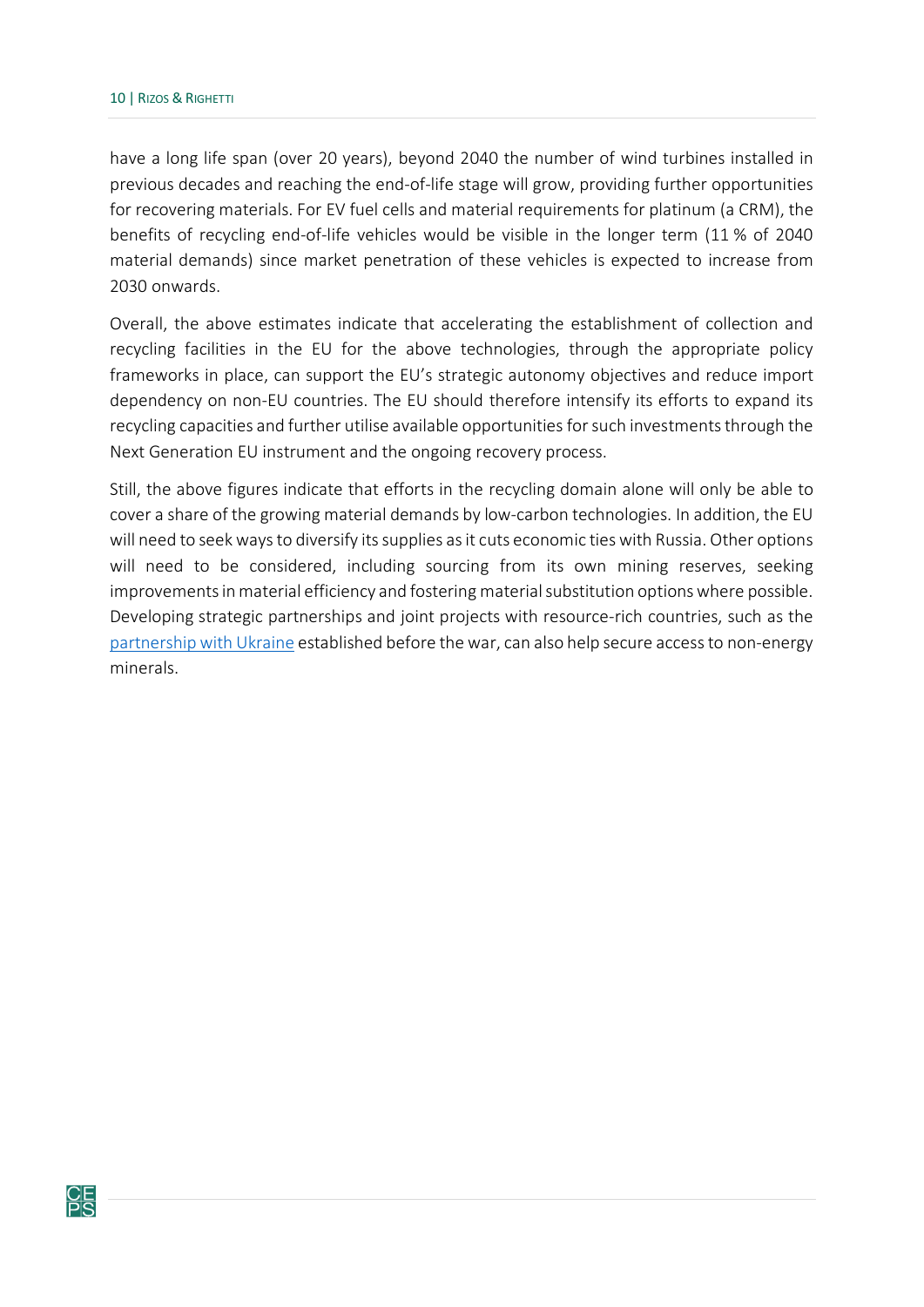#### <span id="page-13-0"></span>References

- Abdelbaky M., J. R. Peeters, W. Dewulf (2021), 'On the influence of second use, future battery technologies, and battery lifetime on the maximum recycled content of future electric vehicle batteries in Europe', *Waste Management*, Vol. 125, pp. 1-9.
- Abdelbaky M., J.R. Peeters, J.R. Duflou, W. Dewulf (2020), 'Forecasting the EU recycling potential for batteries from electric vehicles', *Procedia CIRP*, Vol. 90, pp. 432-436.
- Barteková, E. and R. Kemp (2016), *Critical Raw Material Strategies in Different World Regions*, UNU-MERIT Working Paper Series.
- Carrara, S., P. Alves Dias, B. Plazzotta, B. and C. Pavel (2020), *Raw materials demand for wind and solar PV technologies in the transition towards a decarbonized energy system*, Joint Research Centre (<https://publications.jrc.ec.europa.eu/repository/handle/JRC119941>).
- Cherepovitsyn, A. and V. Solovyova (2022), 'Prospects for the Development of the Russian Rare-Earth Metal Industry in View of the Global Energy Transition – A Review', *Energies* 2022, Vol. 15, 387.
- Ciacci, L., I. Vassura, Z. Chao, G. Liu and F. Passarini (2019), 'Recovering the "New Twin": Analysis of Secondary Neodymium Sources and Recycling Potentials in Europe. Supplementary material', *Resources, Conservation & Recycling*, Vol. 142, pp. 143-152.
- Drabik, E. and V. Rizos (2018), *Prospects for electric vehicle batteries in a circular economy*, CEPS Research Report No. 2018/05.
- Ellingsen, L., B. Singh and A. Strømman (2016), 'The size and range effect: Lifecycle greenhouse gas emissions of electric vehicles', *Environmental Research Letters*, Vol. 11, 054010.
- European Commission (2020a), *Critical Raw Materials for Strategic Technologies and Sectors in the EU – A Foresight Study*.
- European Commission (2020b), *Study on the EU's list of Critical Raw Materials Final Report (2020).*
- European Environmental Agency (2021), *New registration of electric vehicles in Europe*, ([https://www.eea.europa.eu/ims/new](https://www.eea.europa.eu/ims/new-registrations-of-electric-vehicles)-registrations-of-electric-vehicles).
- Eurostat (2022a), *Extra-EU trade in raw materials*, ([https://ec.europa.eu/eurostat/statistics](https://ec.europa.eu/eurostat/statistics-explained/index.php?title=Extra-EU_trade_in_raw_materials#General_view_on_EU_trade_in_raw_materials)-explained/index.php?title=Extra-[EU\\_trade\\_in\\_raw\\_materials#General\\_view\\_on\\_EU\\_trade\\_in](https://ec.europa.eu/eurostat/statistics-explained/index.php?title=Extra-EU_trade_in_raw_materials#General_view_on_EU_trade_in_raw_materials) [\\_raw\\_materials](https://ec.europa.eu/eurostat/statistics-explained/index.php?title=Extra-EU_trade_in_raw_materials#General_view_on_EU_trade_in_raw_materials)
- Eurostat (2022b) *Russia-EU international trade in goods statistics*, ([https://ec.europa.eu/](https://ec.europa.eu/eurostat/statistics-explained/index.php?title=Russia-EU_%E2%80%93_international_trade_in_goods_statistics) eurostat/statistics-explained/index.php?title=Russia-[EU\\_%E2%80%93\\_international\\_trade](https://ec.europa.eu/eurostat/statistics-explained/index.php?title=Russia-EU_%E2%80%93_international_trade_in_goods_statistics) [\\_in\\_goods\\_statistics](https://ec.europa.eu/eurostat/statistics-explained/index.php?title=Russia-EU_%E2%80%93_international_trade_in_goods_statistics)).
- Fuel Cells and Hydrogen Observatory (n.d.) *Net Number of FCEVs in Europe*, ([https://www.fch](https://www.fchobservatory.eu/observatory/technology-and-market/net-number-of-fcevs-annual) [observatory.eu/observatory/technology](https://www.fchobservatory.eu/observatory/technology-and-market/net-number-of-fcevs-annual)-and-market/net-number-of-fcevs-annual).
- Harvey, J. (2018), 'Platinum's days as fuel cell car component may be numbered', *Reuters*  ([https://www.reuters.com/article/uk](https://www.reuters.com/article/uk-platinum-fuelcells-idUKKBN1GZ2KO)-platinum-fuelcells-idUKKBN1GZ2KO).
- Henckens, M.L.C.M., P.P.J. Driessen and E. Worrell (2018), 'Molybdenum resources: Their depletion and safeguarding for future generations', *Resources, Conservation and Recycling*, Vol. 134, pp. 61-69.

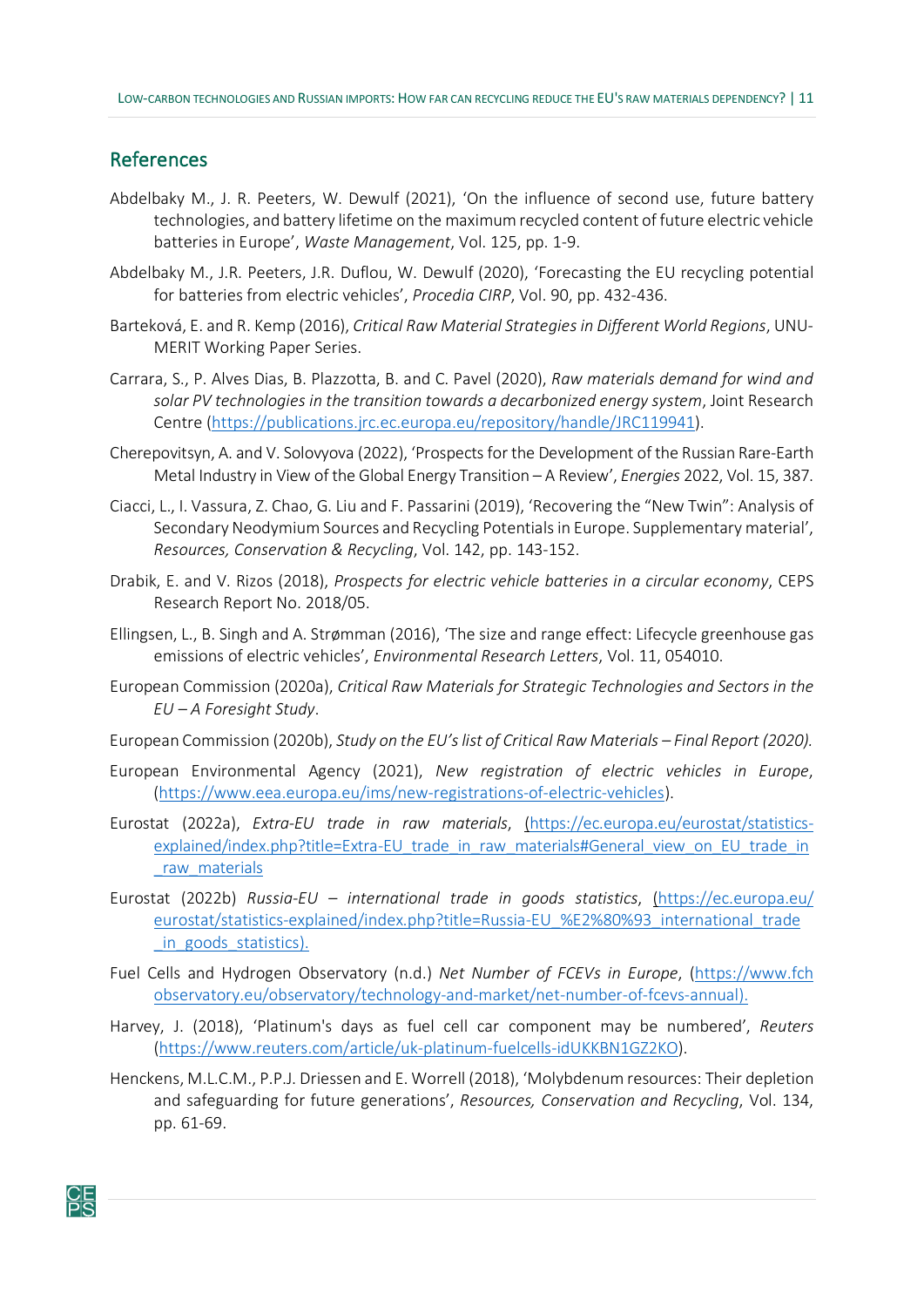- Hughes, A.E., N. Haque, S.A. Northey and S. Giddey (2021), 'Platinum Group Metals: A Review of Resources, Production and Usage with a Focus on Catalysts', *Resources,* Vol. 10, 93.
- Hydrogen Council (2021), *Roadmap towards zero emissions The complementary role of BEVs and FCEVs*, ([https://hydrogencouncil.com/en/roadmap](https://hydrogencouncil.com/en/roadmap-towards-zero-emissions-bevs-and-fcevs/)-towards-zero-emissions-bevs-and-fcevs/).
- International Energy Agency (IEA) (2021) *Annual electric car sales in the Sustainable Development Scenario, 2020-2040*, ([https://www.iea.org/data](https://www.iea.org/data-and-statistics/charts/annual-electric-car-sales-in-the-sustainable-development-scenario-2020-2040)-and-statistics/charts/annual-electric-car[sales-in-the-sustainable-development-scenario-2020-2040\)](https://www.iea.org/data-and-statistics/charts/annual-electric-car-sales-in-the-sustainable-development-scenario-2020-2040).
- Jahromi, M.M. and H. Heidary (2021), 'Durability and economics investigations on triple stack configuration and its power management strategy for fuel cell vehicles', *International Journal of Hydrogen Energy*, Vol. 46, pp. 5740-5755.
- Jönsson, C., M. Awais, L. Pickering, M. Degri, W. Zhou, A. Bradshaw, R. Sheridan, V. Mann and A. Walton (2020), 'The extraction of NdFeB magnets from automotive scrap rotors using hydrogen', *Journal of Cleaner Production*, Vol. 277, 124058.
- Kalantzakos, S. (2020), 'The Race for Critical Minerals in an Era of Geopolitical Realignments', *The International Spectator*, Vol. 55, pp. 1-16.
- Lebedeva, N., F. Di Persio and L. Boon-Brett (2016), *Lithium-ion battery value chain and related opportunities for Europe*, European Commission.
- Montanino, A., C. Del Giovane and A. Carriero (2022), *Strategic Value Chains Towards a Resilient and Sustainable Post-Pandemic Recovery*, CEPS Task Force Working Group Report.
- Organisation of European Aluminium Refiners and Remelters (OEA) (n.d.), *Aluminium Recycling in Europe – The Road to High Quality Products*, ([https://recycling.world](https://recycling.world-aluminium.org/fileadmin/_migrated/content_uploads/fl0000217_04.pdf)-aluminium.org/ fileadmin/ migrated/content\_uploads/fl0000217\_04.pdf).
- Reverdiau, G., A.L. Duigou, T. Alleau, T. Aribart, C, Dugast and T. Priem (2021), 'Will there be enough platinum for a large deployment of fuel cell electric vehicles?', *International Journal of Hydrogen Energy*, Vol. 46, pp. 39195-39207.
- Rizos, V., J. Bryhn, M. Alessi, A. Campmas and A. Zarra (2019), *Identifying the impact of the circular economy on the Fast-Moving Consumer Goods Industry: opportunities and challenges for businesses, workers and consumers – mobile phones as an example*, Study for the European Economic and Social Committee.
- Szczepański, M. (2021), *Resilience of global supply chains Challenges and solutions*, European Parliamentary Research Service.
- USGS (2022), *Mineral Commodity Summaries 2022* ([https://www.usgs.gov/centers/national](https://www.usgs.gov/centers/national-minerals-information-center/rare-earths-statistics-and-information)minerals-information-center/rare[-earths-statistics-and-information\)](https://www.usgs.gov/centers/national-minerals-information-center/rare-earths-statistics-and-information).
- Wang, T., P. Berrill, J.B. Zimmerman and E.G. Hertwich (2021), 'Copper Recycling Flow Model for the United States Economy: Impact of Scrap Quality on Potential Energy Benefit', *Environmental Science & Technology*, Vol. 55 (8), pp. 5485-5495.
- WindEurope (2017) *Wind in Power 2016 European statistics*.
- WindEurope (2022), *Wind energy in Europe 2021 Statistics and the outlook for 2022-2026*.
- Wood Mackenzie (n.d.) *Electric car forecast to 2040*, ([https://www.woodmac.com/our](https://www.woodmac.com/our-expertise/capabilities/electric-vehicles/2040-forecast/)[expertise/capabilities/electric](https://www.woodmac.com/our-expertise/capabilities/electric-vehicles/2040-forecast/)-vehicles/2040-forecast/).

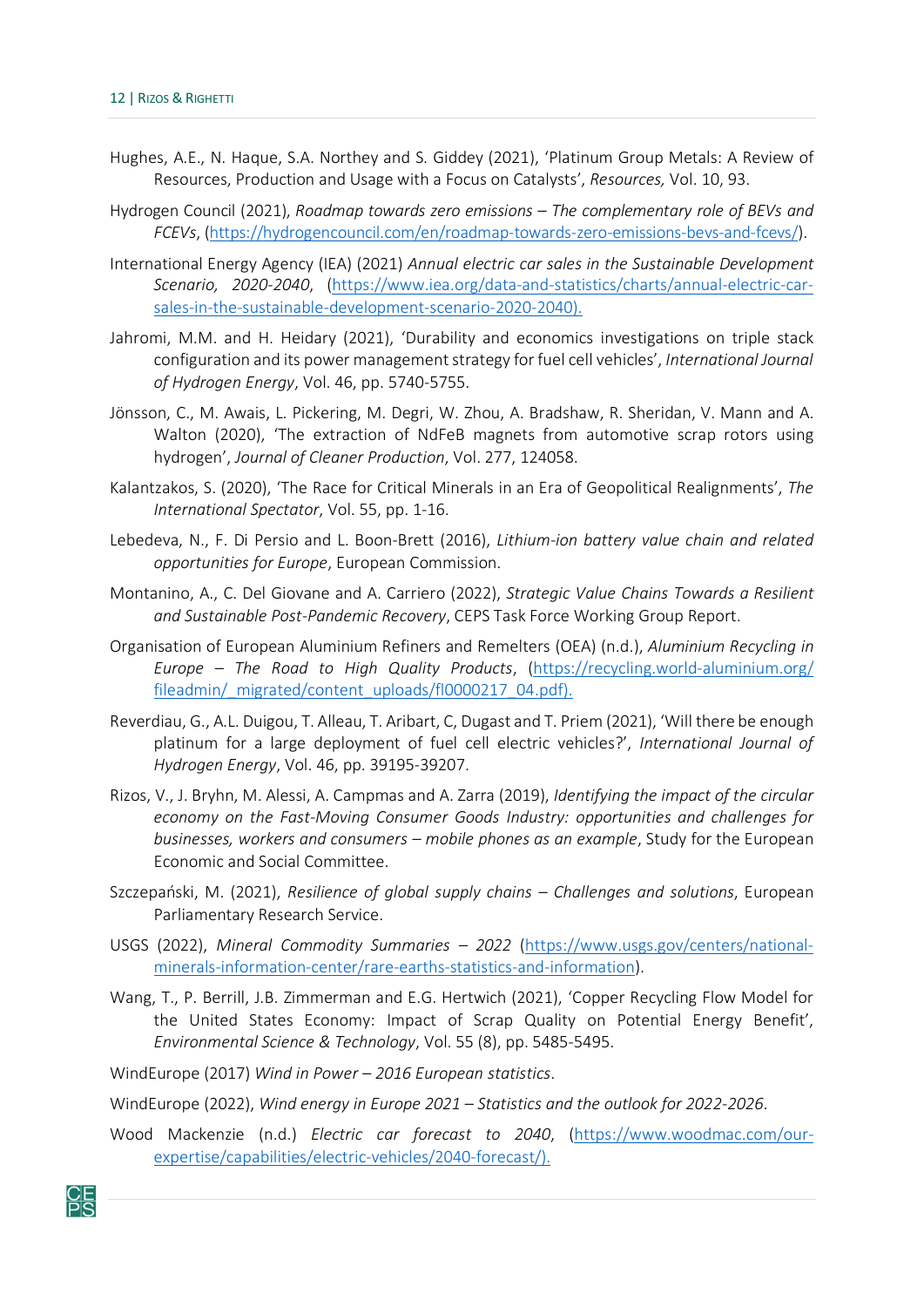- World Integrated Trade Solutions (n.d./a), *European Union Metals; platinum, semi-manufactured imports by country in 2019*, ([https://wits.worldbank.org/trade/comtrade/en/country/EUN/](https://wits.worldbank.org/trade/comtrade/en/country/EUN/year/2019/tradeflow/Imports/partner/ALL/product/711019) [year/2019/tradeflow/Imports/partner/ALL/product/711019#](https://wits.worldbank.org/trade/comtrade/en/country/EUN/year/2019/tradeflow/Imports/partner/ALL/product/711019)).
- World Integrated Trade Solutions (n.d./b), *European Union Metals; palladium, unwrought or in powder form imports by country in 2019*, ([https://wits.worldbank.org/trade/comtrade/en/](https://wits.worldbank.org/trade/comtrade/en/country/EUN/year/2019/tradeflow/Imports/partner/ALL/product/711021) [country/EUN/year/2019/tradeflow/Imports/partner/ALL/product/711021](https://wits.worldbank.org/trade/comtrade/en/country/EUN/year/2019/tradeflow/Imports/partner/ALL/product/711021)).
- Wu, C., Y. Luo, K. Zhao, X. Yu, X. Zhang, and X. Guo (2020), 'Recycling Molybdenum from Direct Coal Liquefaction Residue: A New Approach to Enhance Recycling Efficiency', *Catalysts, Vol.* 10, 306.
- Xu, C., Dai, Q., Gaines, L. et al. (2020) 'Future material demand for automotive lithium-based batteries', *Communications Materials*, Vol. 1, 99.
- Yang, Y., A, Walton, R, Sheridan et al. (2017), 'REE Recovery from End-of-Life NdFeB Permanent Magnet Scrap: A Critical Review', *Journal of Sustainable Metallurgy*, Vol. 3, pp*.* 122-149.
- Zhou, B., Z. Li and C. Chen (2017), 'Global Potential of Rare Earth Resources and Rare Earth Demand from Clean Technologies', *Minerals*, Vol. 7, 203.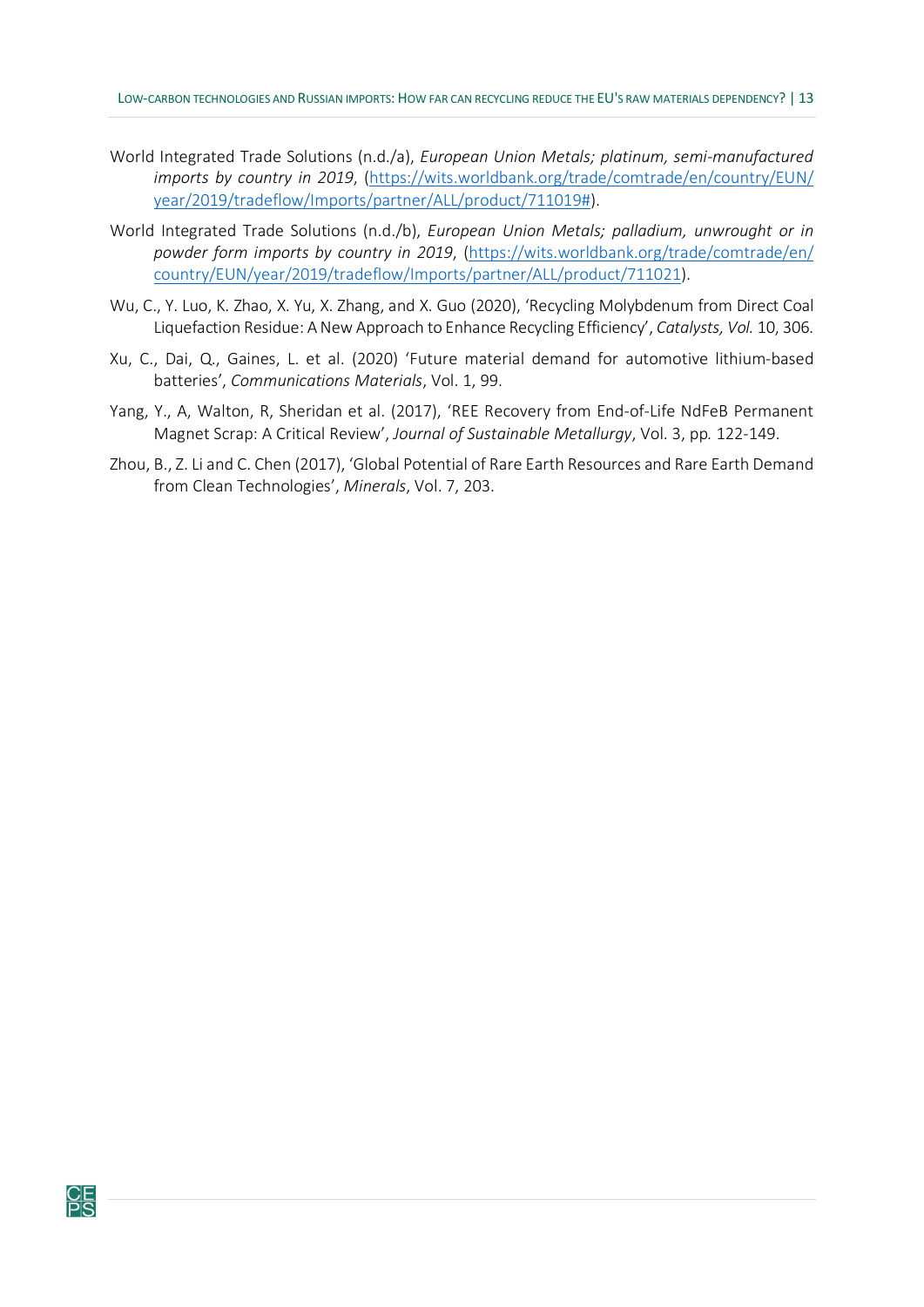#### <span id="page-16-0"></span>Appendix. Supplementary data and methodological information

#### <span id="page-16-1"></span>**Methodology**

The scenarios presented in this Policy Insight are built upon a set of variables and assumptions. The variables employed, which determine the difference in outcome between more and less optimistic scenarios, are collection rates and recycling efficiency rates. The collection rate may be defined as the share of units of a product (e.g. electric vehicles) that, after reaching the endof-life stage, are collected with the intent of being recycled in the EU. Recycling efficiency rates refer to the share of material that is physically recovered through the recycling process out of the total amount of end-of-life material that enters the recycling process.

For each technology, the most optimistic collection-rate scenario (scenario 2) was based on information currently available in the literature. A more pessimistic collection rate for each technology was then determined by subtracting 40 % from the more optimistic one. Similarly, two recycling efficiency rates were considered for each material. In particular, recycling efficiency rates referring to best practices found in the literature were assumed for scenario 2, and lower recycling efficiency rates for the pessimistic scenarios were determined by subtracting 10 % from the best-practice rates. All collection and recycling efficiency rates are reported in Table A1.

Several assumptions on the technologies analysed were also used to construct the scenarios. Such assumptions were based on information and forecasts retrieved from a number of sources and allowed estimation of the quantity of material reaching the end of life in 2030 and 2040 for each technology assessed. Such assumptions referred to a) the material content, b) the lifetime and c) the current and future market size of each technology. In the case the electric vehicles, due to highly divergent projections on the future market size found in the literature, our own estimates based on an average of such projections were considered for the 2040 scenarios (Table A2).

|                                | Scenario 1 | Scenario 2 | Source (Scenario 2)     |
|--------------------------------|------------|------------|-------------------------|
| Collection rates (%)           |            |            |                         |
| Electric vehicles              | 50         | 90         | Abdelbaky et al. (2020) |
| Wind turbines                  | 60         | 100        | Ciacci et al. (2019)    |
| FC electric vehicles           | 50         | 90         | Reverdiau et al. (2021) |
| Recycling efficiency rates (%) |            |            |                         |
| Aluminium                      | 88         | 98         | OEA (n.d.)              |
| Cobalt                         | 89         | 99         | Lebedeva et al. (2016)  |
| Copper                         | 85         | 95         | Wang et al. (2021)      |
| Dysprosium                     | 88         | 98         | Jönsson et al. (2020)   |
| Lithium                        | 89         | 99         | Lebedeva et. al (2016)  |
| Molybdenum                     | 89         | 99         | Wu et al. (2020)        |
| Neodymium                      | 88         | 98         | Jönsson et al. (2020)   |
| Nickel                         | 87         | 97         | Lebedeva et. al (2016)  |
| Platinum                       | 85         | 95         | Reverdiau et al. (2021) |
| Praseodymium                   | 88         | 98         | Jönsson et al. (2020)   |
|                                |            |            |                         |

#### <span id="page-16-2"></span>*Table A 1. Scenario variables*

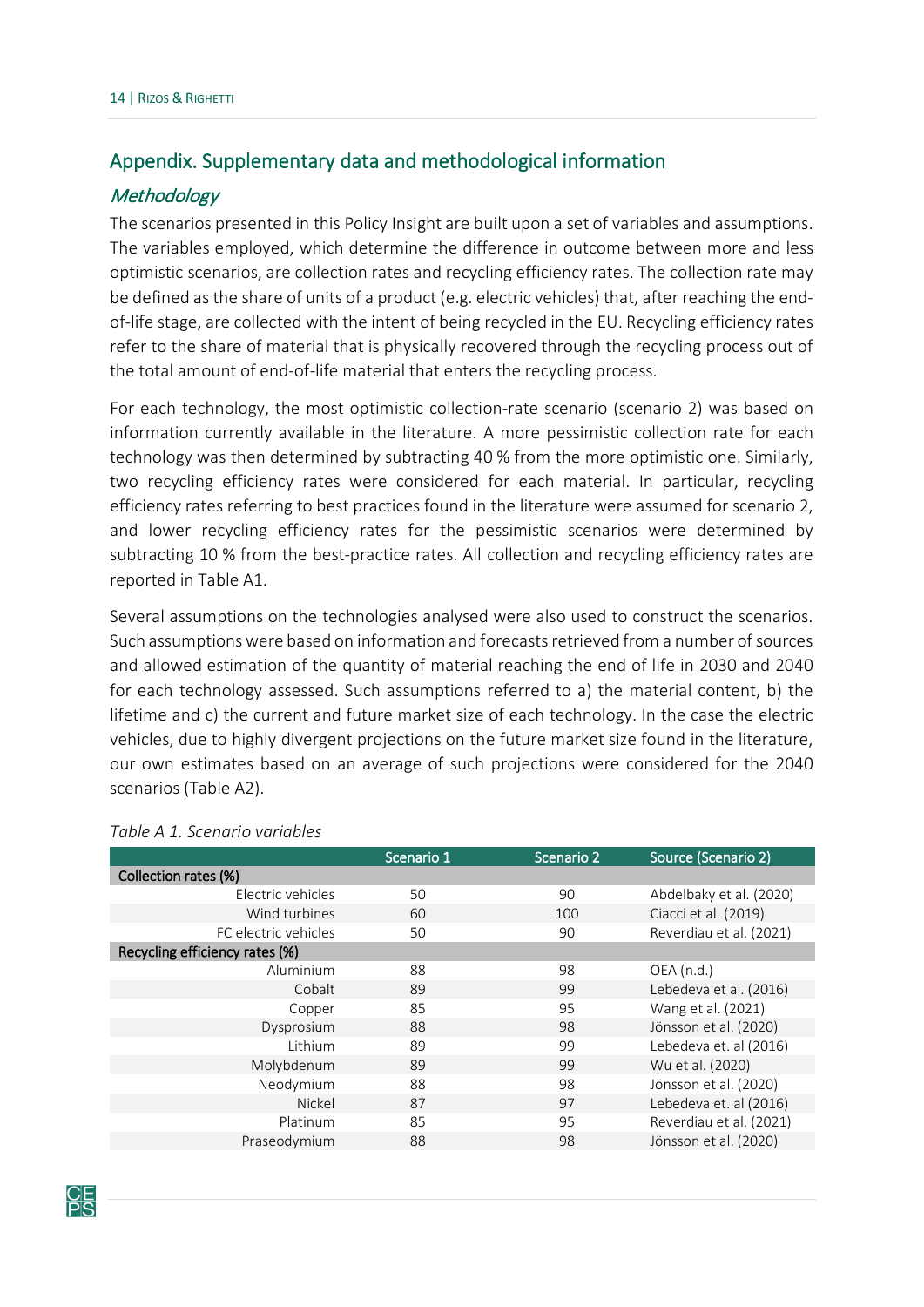#### <span id="page-17-0"></span>*Table A 2. Scenario assumptions*

|                                              | <b>Assumption</b>                                                                                         | Source                                                                                                            |
|----------------------------------------------|-----------------------------------------------------------------------------------------------------------|-------------------------------------------------------------------------------------------------------------------|
| Lithium-ion batteries                        |                                                                                                           |                                                                                                                   |
| Lifetime of EVs                              | 10 years                                                                                                  | Abdelbaky et al. (2021);<br>Drabik and Rizos, (2018);<br>Ellingsen et al. (2016)                                  |
| EU EV sales                                  | 2020: 1 365 000                                                                                           | European Environmental Agency (2021)                                                                              |
|                                              | 2030: 5 421 000<br>2040: 9 385 000                                                                        | Own calculation based on Wood Mackenzie<br>(n.d.) and IEA (2021)                                                  |
| Material content per EV (kg)                 |                                                                                                           |                                                                                                                   |
| Lithium<br>Nickel                            | 2020: 7.3<br>2030: 7.4<br>2040: 7.3<br>2020: 26.9                                                         | Own calculations based on Xu et al. (2021)                                                                        |
|                                              | 2030: 39.9<br>2040: 40.7                                                                                  |                                                                                                                   |
| Cobalt                                       | 2020: 7.2<br>2030: 8.8<br>2040: 7.8                                                                       |                                                                                                                   |
| Aluminium                                    | 2020: 91.2<br>2030: 82.7<br>2040: 81.8                                                                    |                                                                                                                   |
| Copper                                       | 2020: 51.4<br>2030: 49.1<br>2040: 48.9                                                                    |                                                                                                                   |
| Collection rates                             | Scenario 1:50%<br>Scenario 2: 90 %                                                                        | Abdelbaky et al. (2020)                                                                                           |
| Wind turbines                                |                                                                                                           |                                                                                                                   |
| Lifetime of wind turbines                    | Onshore: 25 years<br>Offshore: 30 years                                                                   | European Commission (2020a)                                                                                       |
| Wind turbines, annual new installations (GW) |                                                                                                           |                                                                                                                   |
| Onshore<br>Offshore                          | 2005: 6.5<br>2010: 9<br>2015: 9.8<br>2030: 22<br>2040: 31<br>2000: 0<br>2005: 0.1<br>2010: 0.9<br>2015: 3 | WindEurope (2017) for 2000-2015 values;<br>Carrara et al. (2020) for 2030-2040 values<br>(medium demand scenario) |
|                                              | 2030: 12<br>2040: 18                                                                                      |                                                                                                                   |
| Material content per GW (t/GW)               |                                                                                                           |                                                                                                                   |
| Aluminium                                    | Onshore: 1600<br>Offshore: 500                                                                            | Carrara et al. (2020)<br>(DD-PMSG turbines offshore, GB-PMSG                                                      |
| Chromium<br>Copper                           | Onshore: 580<br>Offshore: 525<br>Onshore: 950                                                             | turbines onshore)                                                                                                 |
|                                              | Offshore: 3 000                                                                                           |                                                                                                                   |

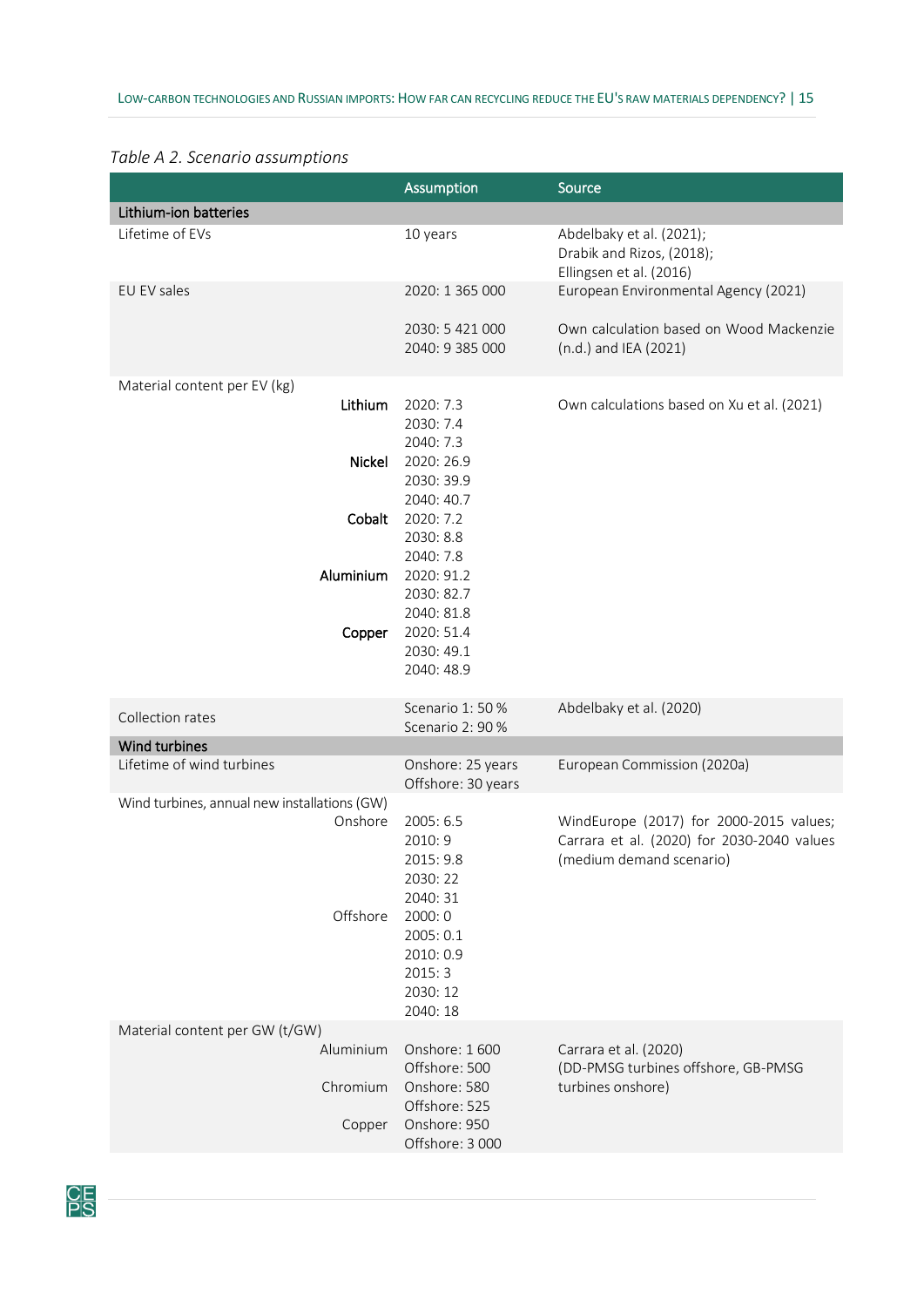| Dysprosium                    | Onshore: 6<br>Offshore: 17                      |                                                                                                              |
|-------------------------------|-------------------------------------------------|--------------------------------------------------------------------------------------------------------------|
| Molybdenum                    | Onshore: 119                                    |                                                                                                              |
|                               | Offshore: 109                                   |                                                                                                              |
| Neodymium                     | Onshore: 51                                     |                                                                                                              |
|                               | Offshore: 180                                   |                                                                                                              |
| Nickel                        | Onshore: 440                                    |                                                                                                              |
|                               | Offshore: 240                                   |                                                                                                              |
| Praseodymium                  | Onshore: 4                                      |                                                                                                              |
|                               | Offshore: 35                                    |                                                                                                              |
| Fuel cells                    |                                                 |                                                                                                              |
| Lifetime of FCEVs             | 10 years                                        | Jahromi and Heidary (2021)                                                                                   |
| <b>FCEV</b> sales             | 2020: 2 300<br>2030: 123 000<br>2040: 6 567 000 | Fuel Cells and Hydrogen Observatory (n.d.)<br>Own calculations based on European<br>Commission (2020a)       |
| Material content per FCEV (g) |                                                 |                                                                                                              |
| Platinum                      | 2020:30<br>2030: 18<br>2040:5                   | Hughes et al. (2021)<br>Own calculations based on Hughes et al.<br>(2021) and Harvey (2018)<br>Harvey (2018) |
|                               |                                                 |                                                                                                              |

#### <span id="page-18-0"></span>Additional material consumption for technologies

Tables A3 to A5 present our estimates of material demands for the clean technologies assessed in the years 2030 and 2040. These estimates take into account market growth of the assessed technologies and changes in their material intensity (see also the figures and sources in Table A2).

<span id="page-18-1"></span>*Table A 3. Material demand for lithium-ion batteries for electric mobility (thousand tonnes)*

|               | 2030 | 2040 |
|---------------|------|------|
| Lithium       | 40   | 69   |
| <b>Nickel</b> | 216  | 382  |
| Cobalt        | 48   | 73   |
| Aluminium     | 448  | 767  |
| Copper        | 266  | 459  |